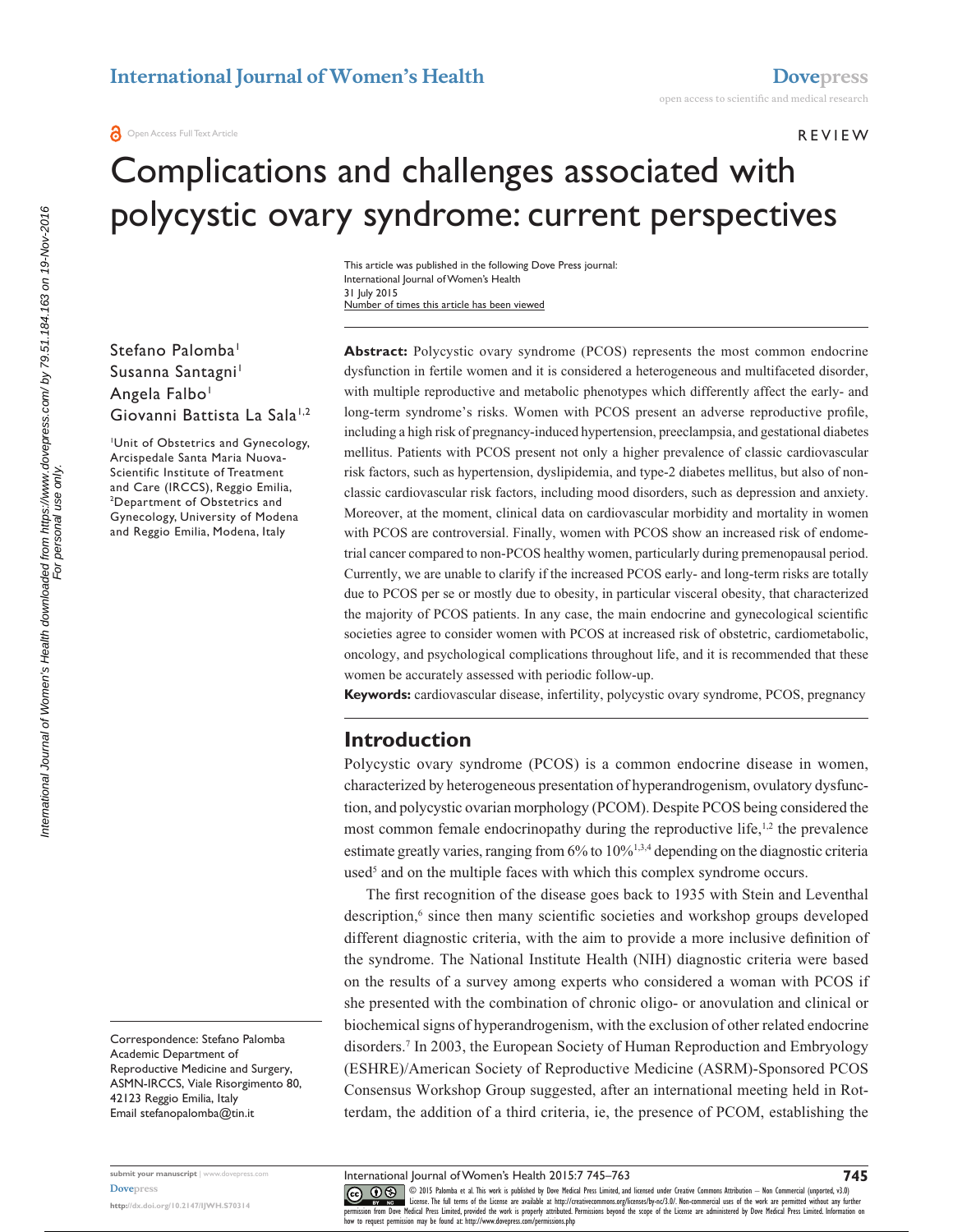PCOS diagnosis by the presence of at least two of these three criteria (chronic anovulation, hyperandrogenism, and PCOM on ultrasonography).8 Over the years, in the light of the ongoing clinical and metabolic relevance of the hyperandrogenism, <sup>9–11</sup> the Androgen Excess and PCOS (AE-PCOS) Society postulated the androgen excess as a central feature of the disease and PCOS should be defined by the presence of hyperandrogenism (clinical and/or biochemical) in combination with ovarian dysfunction (oligoanovulation and/or PCOM), with the exclusion of related disorders from other causes.12 That criteria were based on the best scientific evidences available on the issue. In 2011, the Amsterdam ESHRE/ASRM-Sponsored Third PCOS Consensus Workshop Group<sup>13</sup> identified different phenotypes, according to the different criteria's combinations and separated the most classic phenotype, characterized by hyperandrogenism and chronic anovulation, from those characterized by ovarian dysfunction and PCOM. On December 2012, the NIH Evidence-Based Methodology Workshop on PCOS<sup>14</sup> confirmed and recommended to maintain the broad diagnostic Rotterdam criteria along with the identification of the specific PCOS phenotypes for each single patient, especially for their different potential cardiometabolic implications; indeed the identification of specific phenotypes in women with PCOS seems to be justified from the metabolic point of view.15 More recently, in the Practice Guidelines of the Endocrine Society, the use of the Rotterdam criteria for PCOS diagnosis was confirmed,<sup>16</sup> even if the characterization of the specific phenotype at diagnosis was not considered clinically needed. This crucial point is still under debate in the scientific community.17

Several articles have been published on the short- and long-term effects of PCOS on the women's health due to an increased incidence of early complications such as a worsening of fertility and obstetric outcomes and to an increased rate of late complications as well as enhanced cardiovascular, metabolic, and oncology risks. It is very difficult to accurately define the precise extent of these complications, due to the heterogeneous nature of the syndrome, the unclear pathogenetic mechanisms, and the presence of confounding factors, such as obesity. Moreover, the PCOS phenotypes in women change across the life span;<sup>18</sup> therefore, the changes in ovarian function and in the metabolic regulation could modify the disease's expression and that may play a role in the morbidity of the syndrome during the late reproductive age and menopause.

In line with these considerations, the current review was aimed at summarizing the current knowledge and

perspectives about the short- and long-term complications of PCOS on the women's health and longevity, considering PCOS not only as a reproductive age disorder but as a longlife syndrome.

## **Early-term complication Infertility**

Infertility was one of the main symptoms originally attributed to the PCOS according to the first description.<sup>6</sup> Subsequent epidemiologic evidences suggested that PCOS is the most common cause of ovulatory disorder and oligoanovulation is related with increased risk for infertility.<sup>19</sup> In a large population of 1,741 women affected by PCOS, primary infertility was reported in 50% of women, while secondary infertility was reported in 25% of women.<sup>20</sup>

Several PCOS comorbidities seemed to contribute to infertility. In particular, insulin resistance  $(IR)^{21}$  and obesity<sup>22</sup> were independently related to an increased risk of abortion and to reduced pregnancy and live-birth rates. Endometrial abnormalities were also reported in PCOS women,<sup>23,24</sup> affecting potentially the implantation. Finally, ovarian alterations at several levels were described, ie, ovarian/follicular/corpus luteum vascularity,<sup>25</sup> follicular fluid environment,<sup>26,27</sup> and subsequent oocytes competence<sup>26</sup> and quality.<sup>28</sup>

Notwithstanding that theoretical reproductive abnormalities related to the syndrome, the available studies based on modern PCOS diagnostic criteria and with sample sizes sufficiently large seemed to report conflicting results.29–32

The typical PCOM appeared to diminish with increasing age.33 Similarly, menstrual cycles become normalized with increasing age in PCOS women.29,34 Finally, a recent study demonstrated that the reproductive outcome of women with a previous diagnosis of PCOS was similar to that of a non-PCOS population.<sup>32</sup> In particular, ovarian reserve seemed to be better preserved in PCOS women,<sup>32</sup> resulting in a larger duration of the reproductive window during aging.<sup>35</sup> The livebirth rate and the rate of miscarriages were similar in PCOS patients and control women, and in more than two-thirds of the PCOS women, pregnancy occurred spontaneously.<sup>32</sup> Similar pregnancy and live-birth rates between PCOS and control women were also reported after conventional in vitro fertilization (IVF) by a meta-analysis.36

International documents<sup>13</sup> highlighted the lack of clear data on the risk of miscarriage in women with PCOS, and that PCOS should be not considered per se a risk factor for miscarriage. The most recent guidelines of the Endocrine Society-appointed Task Force of Experts<sup>16</sup> suggested that PCOS is a risk factor for infertility only in the presence of

**746**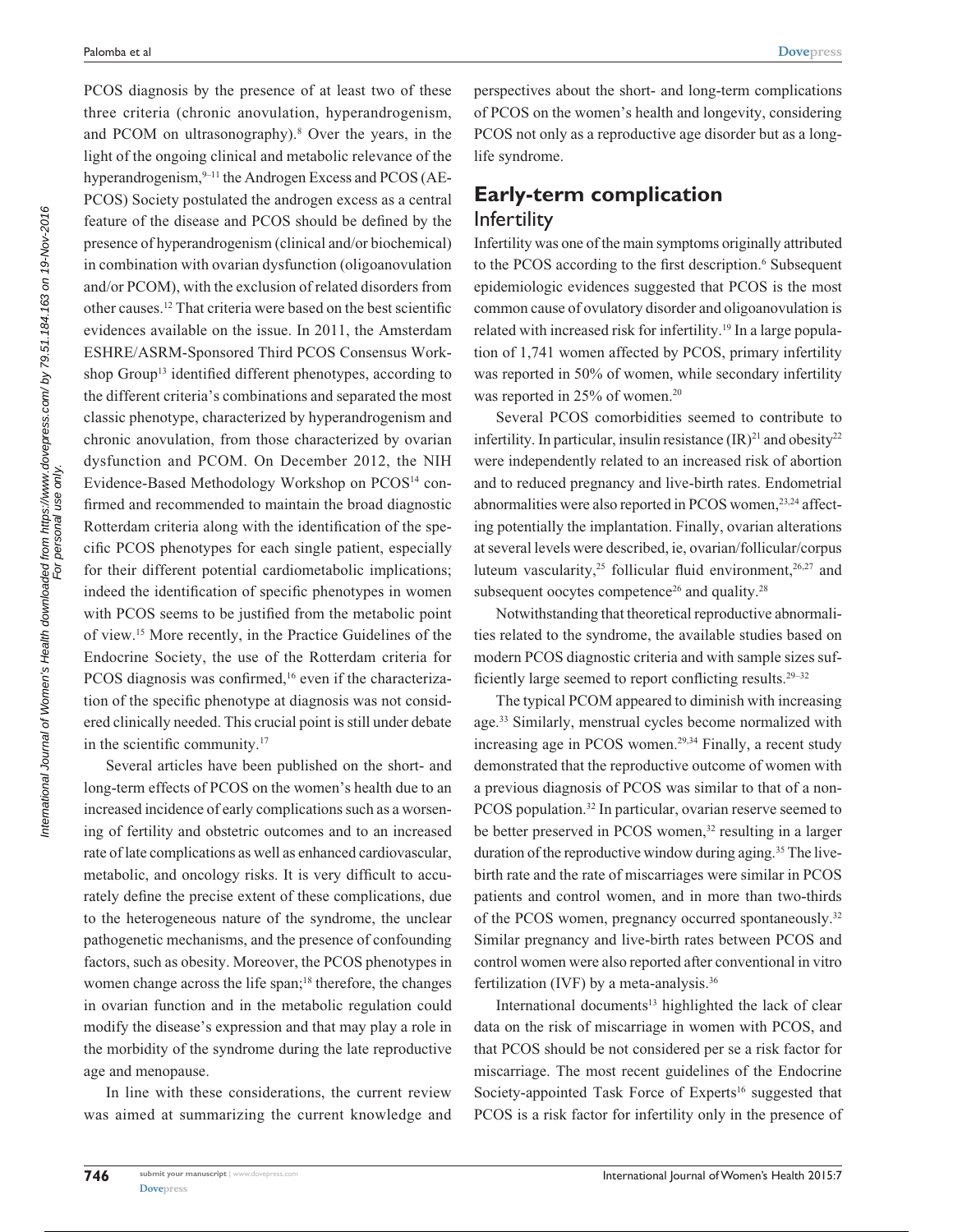oligoanovulation; thus they recommended screening ovulatory status using menstrual history in all women with PCOS seeking fertility.

#### Obstetric complications

PCOS has historically been defined as a syndrome related to ovulatory infertility. Today, especially with the introduction of the new diagnostic criteria, $37$  the focus has shifted to reproductive problems, including also the obstetrics complications. Moreover, the obstetric risk may be exacerbated by comorbidities, such as obesity and/or IR typical of the syndrome.

From a pathogenetic point of view, the increased incidence of pregnancy complications in women with PCOS can be the result of several factors, such as PCOS features, infertility treatments, multiple pregnancies, obesity, IR and metabolic dysfunction, inflammation, and placental alterations.<sup>38</sup> In practice, several data uncontrolled for body mass index (BMI), including mostly retrospective or prospective studies with relatively small samples, have been published on maternal, neonatal, and obstetric complications in women with PCOS.<sup>38</sup> These data were described and analyzed in three systematic reviews with meta-analysis.<sup>39-41</sup>

It is still debated whether women with PCOS have an increased risk of miscarriage compared to women without PCOS. In the PCOS consensus 2012, miscarriage rates are suggested to be comparable between women with and without PCOS, although data show conflicting results.<sup>13</sup> A meta-analysis of studies concerning women with and without PCOS undergoing IVF demonstrated no difference in miscarriage rates.<sup>36</sup> This result was confirmed in a recent large cohort study.42 Moreover, most women with PCOS become pregnant by using ovulation induction medications that can modify the risk of miscarriage compared to women with natural conception.<sup>38</sup>

All meta-analyses on pregnancy complications $39-41$  were in agreement in reporting an increased risk of pregnancyinduced hypertension or preeclampsia in women with PCOS of at least threefold. That data, obtained from retrospective studies, have been recently confirmed by a prospective study.43 Specifically, the risk of pregnancy-induced hypertension and preeclampsia resulted of 12.7% and 8%, respectively, and significantly higher than those observed in healthy controls (5.3% and 2%, respectively).

The gestational diabetes mellitus (GDM) is the most commonly described pregnancy complication in women with PCOS with a threefold risk and an absolute risk of  $6\%$ –15%.<sup>39–41</sup> Two recent prospective studies confirmed an

increased incidence of GDM of up to 14.7%43,44 and 22% in women with PCOS.<sup>45</sup>

Data on the risk of cesarean section, as well as those on the risk for adverse fetal outcomes, in women with PCOS are controversial,<sup>39-41</sup> whereas no significant effect of PCOS on the risk for operative vaginal delivery has been detected.<sup>39,40</sup> Recently, the risk of preterm delivery was increased twofold and more in PCOS patients, even if confined to hyperandrogenic subjects.46 Neonates born to women with PCOS had a twofold increased risk for admission to the neonatal intensive care unit<sup>41</sup> and their mortality was increased of threefold.<sup>39</sup> Albeit the first published meta-analysis<sup>39</sup> found no difference in risk of small-for-gestational age neonates, the most recent one found an almost twofold increased risk of small-for-gestational age and no risk of large-for-gestational age neonates.40 Two recent studies confirmed an increased risk of small-for-gestational age of four-<sup>47</sup> and twofold and half<sup>43</sup> in neonates of women with PCOS, whereas another study showed no effect of PCOS on the risk of small-forgestational age.46 On the other hand, an increased incidence of large-for-gestational age in PCOS patients was observed in a retrospective $48$  and in a prospective study. $43$  The incidence of macrosomia, however, was similar in PCOS women when compared to controls.39

On the basis of these considerations, recently, the recent Endocrine Society guidelines for the diagnosis and treatment of PCOS<sup>16</sup> declared that women with PCOS are at increased risk of pregnancy complications recommending preconceptual assessment of BMI, blood pressure, and oral glucose tolerance.16

## **Long-term complications** Cardiovascular risk

As reported by the main scientific societies, $13,15,49$  women with PCOS present an increased prevalence of classic risk factors for cardiovascular disease (CVD) such as hypertension, dyslipidemia, diabetes, and obesity and nonclassic risk factors such as C-reactive protein (CRP), homocysteine, and tumor necrosis factor-α. 50 PCOS at any age is characterized by greater odds for elevated CVD risk markers and these elevated makers can occur without obesity but are magnified with obesity.<sup>13</sup>

In 2004, a worldwide case-control study of patients from 52 countries was published, the INTERHEART study,<sup>51</sup> that found nine potentially modifiable risk factors, accounted for over 94% of the population-attributable risk of a first myocardial infarction in women; the nine factors included smoking, hypertension, dyslipidemia, diabetes, visceral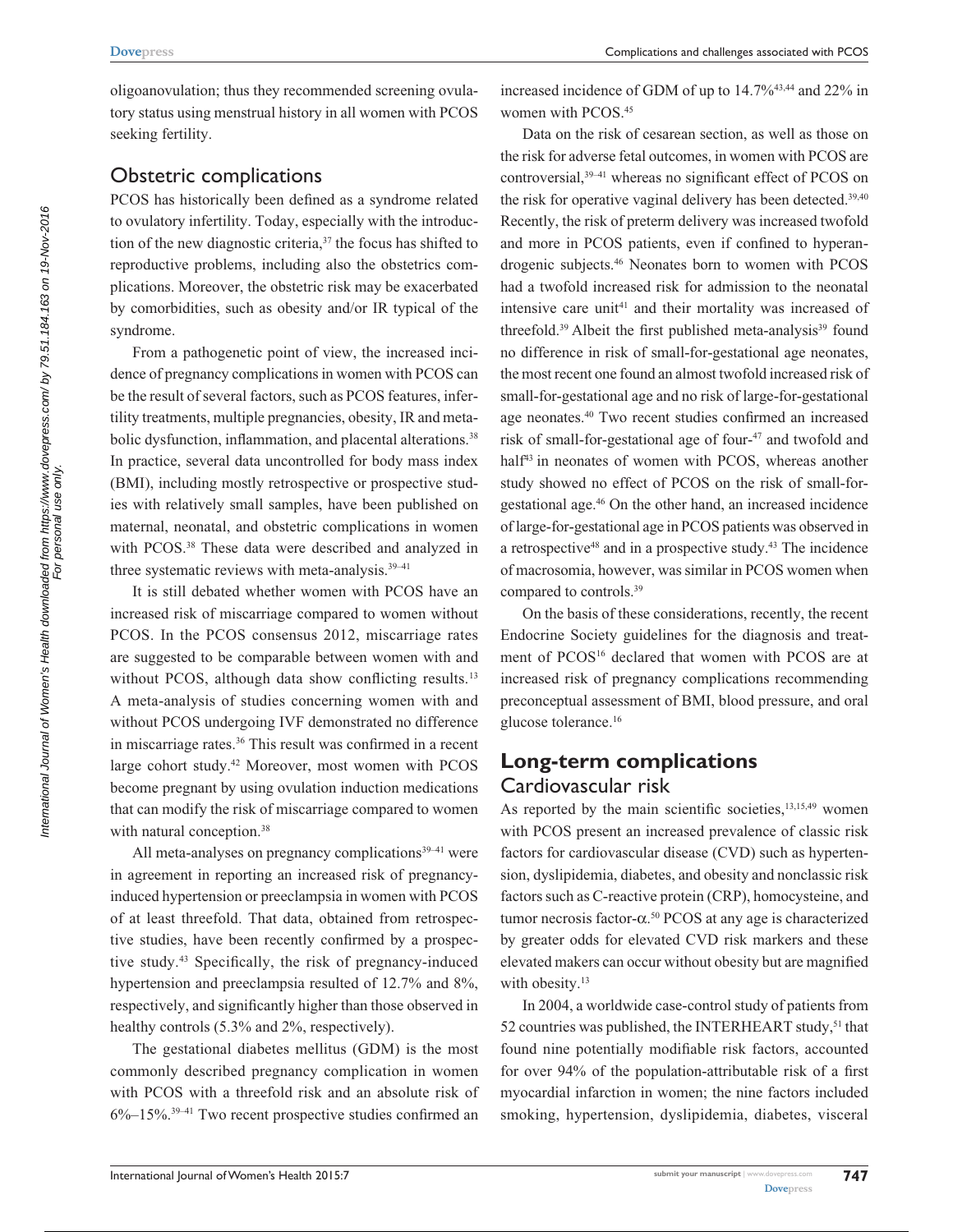obesity, psychosocial factors, decreased consumption of fruits and vegetables, regular consumption of alcohol, and regular physical activity. The majority of these occur in the PCOS woman. It is estimated that the prevalence of each risk factor is approximately double for women with PCOS when compared with controls, while it is 1.5 times higher in BMI-matched studies beginning in adolescence and it is found in every decade.<sup>13</sup>

A study conducted in Brazil,<sup>52</sup> regarding prevalence of hypertension in women with and without PCOS, revealed a twofold prevalence of the disorder in women with PCOS. The increased risk of hypertensive state seems to be explained by IR and hyperinsulinemia, typical of PCOS, that alter vascular smooth muscle cells causing hypertrophy of vascular muscle wall with reduced compliance and by the interference in the endothelium-dependent vasodilatation mechanisms.<sup>53</sup> Also high testosterone levels, but not sex hormone-binding globulin (SHBG) levels, increased the hypertension's risk, even when adjusted for age, BMI, and other anthropometric and hormonal parameters.<sup>54</sup> A Swedish study<sup>55</sup> also showed that, even in the absence of a real hypertensive state, PCOS women presented a significantly higher daytime systolic blood pressure, mean arterial values of blood pressure, and an increased pulse rate, than healthy controls. This significant prehypertensive state remained even after adjusting for BMI, body fat distribution, and IR.<sup>55</sup>

Dyslipidemia is very common in PCOS patients,<sup>56</sup> which is present in 70% of patients in the United States (US) with different patterns.<sup>57</sup> Most often it is represented by hypertriglyceridemia and low high-density lipoprotein (HDL) cholesterol levels and small dense low-density lipoprotein (LDL) cholesterol particles (also called atherogenic lipoprotein phenotype),<sup>58,59</sup> similar to that found in type-2 diabetes mellitus (T2DM) and typical for the states of  $IR<sub>1</sub>$ <sup>60</sup> while the increased LDL cholesterol in PCOS is less dependent on body weight and may be partially related to the hyperandrogenism.61 Higher non-HDL cholesterol, frequent in women with PCOS, reflects altered ApoB/A1 ratios, an important risk factor for CVD.61,62 Moreover, altered ApoB/ApoA ratios reflect also a more atherogenic lipoprotein lipid pattern in women with PCOS. The current evidences show that different lipid patterns may be present in women with PCOS<sup>49</sup> but the impact of dyslipidemia in different PCOS phenotypes is not known. Dyslipidemia may deteriorate with obesity but the influence of BMI on the severity of dyslipidemia is still controversial<sup>61</sup> and may be influenced also by the origin of investigated PCOS women.<sup>63</sup> In fact, differences between ethnic and geographical background are likely to depend on the combination of genetic, environmental, and hormonal factors.

Among the cardiovascular risk factors, T2DM represents one of the most important and PCOS is considered a major risk factor for developing impaired glucose tolerance (IGT) and T2DM, with a level A of evidence according to ESHRE/ASRM statement of the Third PCOS Consensus Workshop Group.13 PCOS is an independent risk factor for the development of T2DM and the progression of IR to glucose intolerance and finally T2DM is variably. However, it is estimated that, in a third of those affected, T2DM occurs within  $2-3$  years<sup>64</sup> and exceed 50% within 10 years.<sup>65</sup> The negative association between glucose metabolism and PCOS is worsened by the presence of obesity; there is approximately three to four times more likeliness to develop diabetes than in women without PCOS or obesity but the association remains even in women with a BMI of less than 25 kg/m2 and in a BMI-matched study.<sup>66,10</sup>

More and more scientific evidences suggest a role of nonclassic CVD risk factors, related to a systemic inflammatory state, in PCOS patients, such as CRP. CRP is commonly considered a vascular inflammatory marker that predicts the

|  |  | Table I Summary of recommendations for the management of infertility in oligoanovulatory women with PCOS |  |  |  |  |  |
|--|--|----------------------------------------------------------------------------------------------------------|--|--|--|--|--|
|--|--|----------------------------------------------------------------------------------------------------------|--|--|--|--|--|

| Management of early complications |                                                                                                                                                                     |
|-----------------------------------|---------------------------------------------------------------------------------------------------------------------------------------------------------------------|
| Lifestyle modification            | First-line nonpharmacologic approach to treat obese/overweight                                                                                                      |
| (diet and physical activity)      | oligoanovulatory PCOS patients                                                                                                                                      |
| Clomiphene citrate                | First-line treatment of ovulatory infertility in women with PCOS                                                                                                    |
| Letrozole                         | Potential first-line treatment of ovulatory infertility but it is still off-label drug<br>not recommended in clinical practice                                      |
| Metformin                         | Treatment of choice as clomiphene citrate sensitizing and as adjuvant therapy to<br>prevent OHSS in PCOS women undergoing IVF cycle, but it is still off-label drug |
| Laparoscopic ovarian drilling     | Indicated in well-selected cases of oligoanovulatory PCOS<br>women who need laparoscopic assessment of the pelvis                                                   |
| Gonadotropins                     | Considered last treatment option in PCOS population                                                                                                                 |
|                                   | for high costs, high risk of multiple pregnancies, and OHSS                                                                                                         |

**Abbreviations:** IVF, in vitro fertilization; OHSS, ovarian hyperstimulation syndrome; PCOS, polycystic ovary syndrome.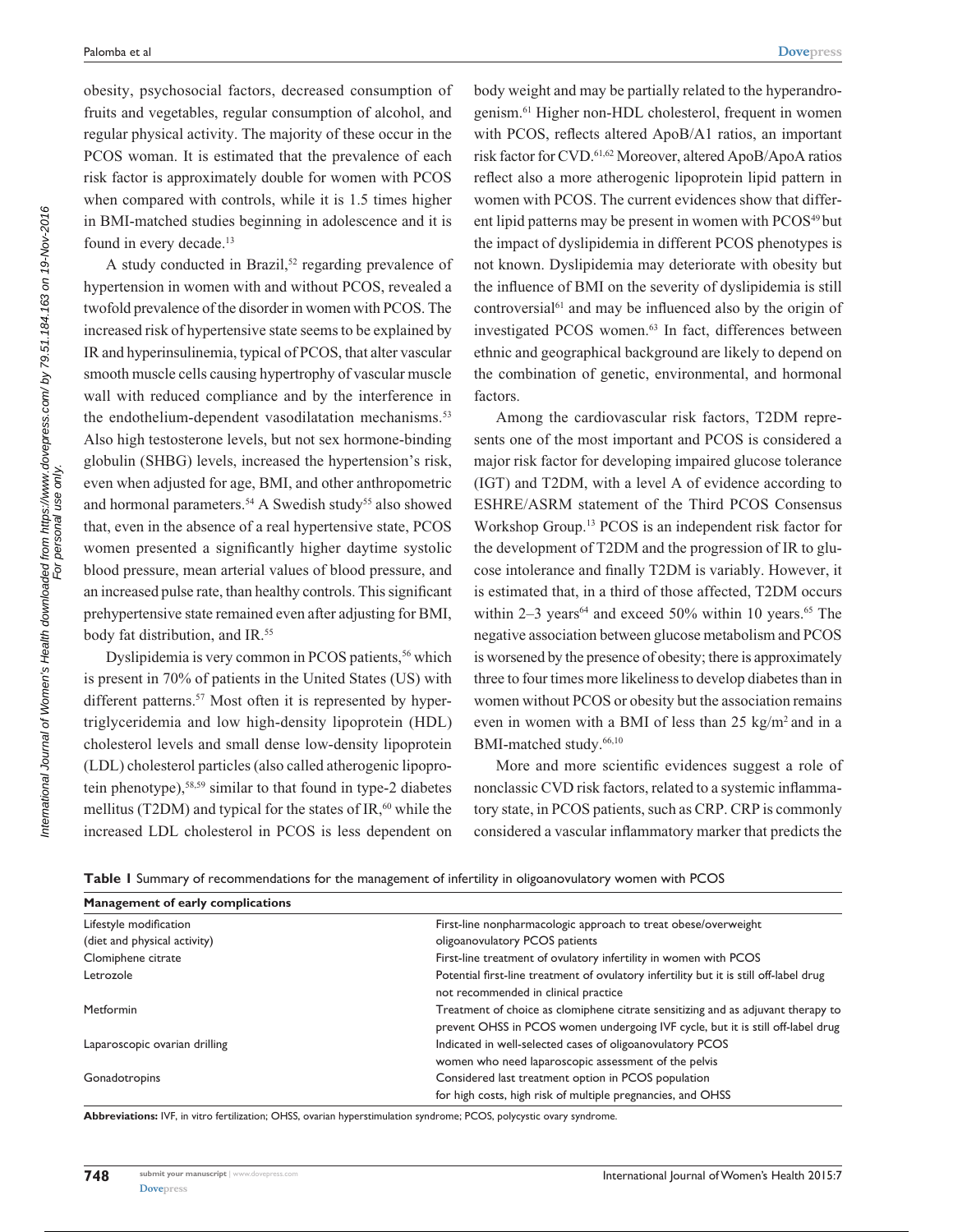**Management of long-term complications**

|  | Table 2 Summary of recommendations for clinical assessment and treatment of long-term PCOS complications |  |  |  |
|--|----------------------------------------------------------------------------------------------------------|--|--|--|
|--|----------------------------------------------------------------------------------------------------------|--|--|--|

|                     | <b>Clinical assessment</b>                                       | Therapeutic approaches                                  |
|---------------------|------------------------------------------------------------------|---------------------------------------------------------|
| Metabolic risk      | Screening for impaired glucose tolerance and T2DM                | Lifestyle change programs (hypocaloric diet and         |
|                     | with 75 g OGTT in PCOS women with:                               | physical exercise) represent the first-line approach    |
|                     | $-$ age $>$ 40 years                                             | for obese PCOS women                                    |
|                     | $-$ BMI $>$ 30                                                   | Metformin use for prevention of diabetes in PCOS        |
|                     | - classic phenotype                                              | women with impaired glucose tolerance when lifestyle    |
|                     | - presence of achantosis nigricans                               | modification is not successful and/or as an adjuvant to |
|                     | - personal and/or family history of T2DM                         | general lifestyle modifications                         |
|                     | BMI and waist circumference at every visit:                      | Thiazolidinediones as alternative therapy in insulin-   |
|                     | $-$ waist circumference $>$ 80 cm                                | resistant, obese PCOS patients who are intolerant       |
|                     | - abdominal obesity                                              | or refractory to metformin, or with severe insulin      |
|                     | Periodic reassessment with OGTT                                  | resistance due to genetic disorder                      |
| Cardiovascular risk | CVD risk assessment at any age with:                             | Lifestyle modification:                                 |
|                     | - blood pressure                                                 | - diet                                                  |
|                     | - lipid profle                                                   | - physical exercise                                     |
|                     | - waist circumference                                            | - smoking cessation                                     |
|                     | – BMI                                                            | Metformin use for prevention of T2DM in PCOS            |
|                     | - glucose profile                                                | women with impaired glucose tolerance when lifestyle    |
|                     | - cigarette smoking                                              | modification is not successful and/or as an adjuvant to |
|                     | - family history of early CVD                                    | general lifestyle modifications                         |
|                     | - evaluation for depression, anxiety, and quality-of-life        | Statins to lower LDL-C levels                           |
|                     | Categorize PCOS patients as "at risk"                            | Antihypertensive drugs                                  |
|                     | for CVD if present:                                              |                                                         |
|                     | - obesity                                                        |                                                         |
|                     | - hypertension                                                   |                                                         |
|                     | - dyslipidemia                                                   |                                                         |
|                     | - cigarette smoking                                              |                                                         |
|                     | - subclinical vascular disease                                   |                                                         |
|                     | - impaired glucose tolerance                                     |                                                         |
|                     | - family history of premature CVD                                |                                                         |
|                     | Categorize PCOS patients as "at high risk"                       |                                                         |
|                     | for CVD if present:                                              |                                                         |
|                     | - metabolic syndrome                                             |                                                         |
|                     | $-$ T <sub>2</sub> DM                                            |                                                         |
|                     | - vascular and/or renal disease                                  |                                                         |
|                     | Periodic clinical reassessment                                   |                                                         |
| Oncological risk    | In presence of amenorrhoic patients or abnormal uterine          | Periodic progestogen withdrawal (at least four          |
|                     | bleeding, assessment for the presence of endometrial cancer with | episodes per year) should be indicated in anovulatory   |
|                     | ultrasound and/or endometrial biopsy                             | PCOS women                                              |

**Abbreviations:** CVD, cardiovascular disease; OGTT, oral glucose tolerance test; PCOS, polycystic ovary syndrome; LDL-C, low-density lipoprotein cholesterol; BMI, body mass index; T2DM, type-2 diabetes mellitus.

development of CVD<sup>67</sup> and T2DM.<sup>68</sup> Studies reported higher CRP levels in women with PCOS,<sup>69</sup> although the serum CRP levels seem to be more associated with obesity than with the presence of PCOS per se.70

Plasma homocysteine levels are widely accepted as an independent CVD risk factor and many different scientific papers have shown elevated plasma homocysteine levels in PCOS women,<sup>71,72</sup> also independent of BMI,<sup>73</sup> as a consequence of the negative effects of IR and hyperinsulinemia on the homocysteine metabolism.

Other many biochemical inflammatory and thrombotic markers of cardiovascular risk have been reported in excess in women with PCOS compared with non-PCOS controls,<sup>74,75</sup> such as tumor necrosis factor- $\alpha$ , interleukin-6 (IL-6), IL-18, IL-17, factor VIIc, tissue plasminogen activator (t-PA), fibrinogen, von Willebrand factor (vWF), plasminogen activator inhibitor-1 (PAI-1), thrombo-modulin, D-dimers, antithrombin III (ATIII), Sp-Selectin, endothelin-1 (ET-1), asymmetric dimethylarginine (ADMA), intercellular adhesion molecule-1 (ICAM-1), soluble vascular cell adhesion molecule-1 (sVCAM-1), serum advanced glycation end-products (AGEs), membrane receptor for AGEs (RAGE), malondialdehyde (MDA), nitric oxide (NO), and latency-associated peptides (LAPs).<sup>13</sup>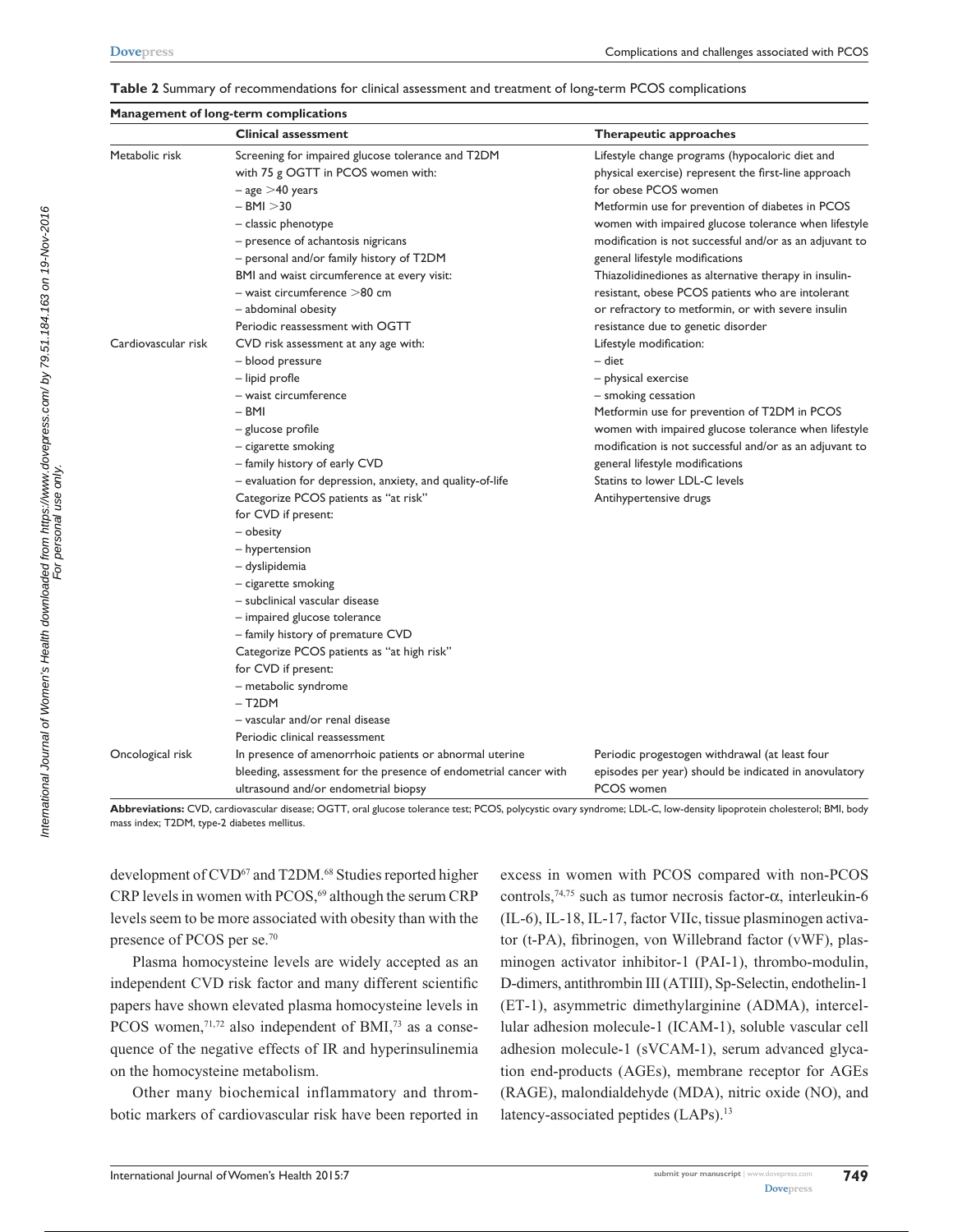Nevertheless, despite the higher prevalence of CVD risk markers in PCOS women than in healthy controls, the association of these markers with cardiovascular events remains unclear. Women with PCOS have more subclinical vascular disease than healthy women but evidence for increased CVD morbidity and mortality in these women, based upon Rotterdam and/or NIH criteria, remains inconclusive.30,76,77

Retrospective studies show that typical features of PCOS, such as increased waist/hip ratio, hirsutism, or PCOM, are more commonly related to coronary artery disease in women undergoing coronary angiography.78,79 In asymptomatic women with PCOS, the presence of subclinical atherosclerosis has been determined using different invasive and more frequently noninvasive methods, as well as structural markers: endothelial function, carotid intima media thickness (CIMT), and coronary artery calcification (CAC) score. Endothelial dysfunction, early sign of atherosclerosis, can be assessed by examining artery's flow-mediated dilatation<sup>80</sup> and, in a recent meta-analysis,<sup>81</sup> this parameter, measured at brachial artery, was found to be lower in women with PCOS compared to controls, even after controlling for age, BMI, and smoking. Endothelial dysfunction was shown to be associated with higher levels of androgens and with IR, $82$ also observed at very early ages, with a trend of worsening from lean to overweight and obese PCOS women.<sup>83</sup> Another assessment parameter of subclinical atherosclerosis is measurement of CIMT. Increased CIMT correlates with a rise of CVD risk and a recent systematic review<sup>84</sup> confirmed a thicker CIMT in women with PCOS compared to non-PCOS controls. Finally, CAC is a valid coronary atherosclerosis marker, used to assess the risk of myocardial infarction or sudden cardiac death;<sup>85</sup> a recent systematic review<sup>86</sup> of the studies showed that PCOS women have also been found to present a greater prevalence of CAC than unaffected women, and this was independent of age and BMI. These markers of subclinical atherosclerosis are correlated with age, components of metabolic syndrome, IR, and circulating androgen levels.87–89

Therefore, it could be assumed that the lifelong metabolic dysfunctions of PCOS are responsible for a worse cardiovascular profile and predispose for CVD with aging. Indeed, few studies aimed to investigate the true occurrence of CVD in PCOS women and most of them include women with a retrospective diagnosis of PCOS and/or studies not based on currently diagnostic accepted criteria. A 21-year controlled follow-up study,90 in a Swedish cohort of PCOS women, did not find an increased rate of myocardial infarction, stroke, or mortality, despite the higher prevalence of hypertension and dyslipidemiain that population. On the contrary, a recent meta-analysis<sup>91</sup> found an increased incidence of cardiovascular events in women with PCOS, but did not distinguish between coronary heart disease and stroke. Finally, a more recent systematic review and meta-analysis<sup>92</sup> showed that women with PCOS appear to be at increased risk of nonfatal stroke and possibly coronary heart disease, although the data synthesis did not provide evidence of increased risk in CVD in PCOS entirely independent of BMI.

To date, uncertainty exists to whether PCOS per se increases cardiovascular mortality and the impact of various lifestyle factors and of the different PCOS treatments, such as oral contraceptive pill, anti-androgens, insulin sensitizers, or laparoscopy ovarian diathermy on cardiovascular risk of these patients. A registry for patients with CVDs and a multisite longitudinal follow-up study or case-control study is urgently needed.<sup>13</sup>

## Metabolic risk

Actually, obesity is considered a serious growing epidemic disorder in the world population, especially in the childhood and teenage years. Women with PCOS represent a cohort of people with a high prevalence of overweight  $(BMI > 25$  $\text{kg/m}^2$ ) and obesity (BMI  $>$ 30 kg/m<sup>2</sup>) compared to healthy women, up to  $61\%$  of prevalence,  $93$  with a typical central distribution of adipose tissue, although there is a wide variability in the estimates of obesity in PCOS women across different countries and ethnicities.<sup>13</sup> In the Western countries, such as Australia, USA, and UK, the PCOS women have the highest prevalence of overweight and obesity, 94,95 compared to Chinese PCOS women (only 20% has a BMI of 25 kg/m<sup>2</sup> or greater).<sup>96</sup> The causal role in the association between obesity and PCOS has yet to be determined but cultural, lifestyle, and ethnic factors take part in these conditions. Recent literature have found that greater adiposity was described in more severe reproductive phenotypes (characterized by hyperandrogenism associated with chronic anovulation),<sup>49</sup> and lean women had milder reproductive phenotype compared with those who were overweight;<sup>97</sup> so obesity can exacerbate the PCOS reproductive phenotypes. It also appears that obesity could have a bidirectional relationship with PCOS, as women with PCOS are more inclined to weight gain and excessive weight gain increases PCOS prevalence, unmasking a latent PCOS condition, but this yet remains to be clarified.<sup>98</sup>

Women with a diagnosis of PCOS are more likely to have upper body fat distribution, even in the absence of an obesity condition and independent of BMI levels. The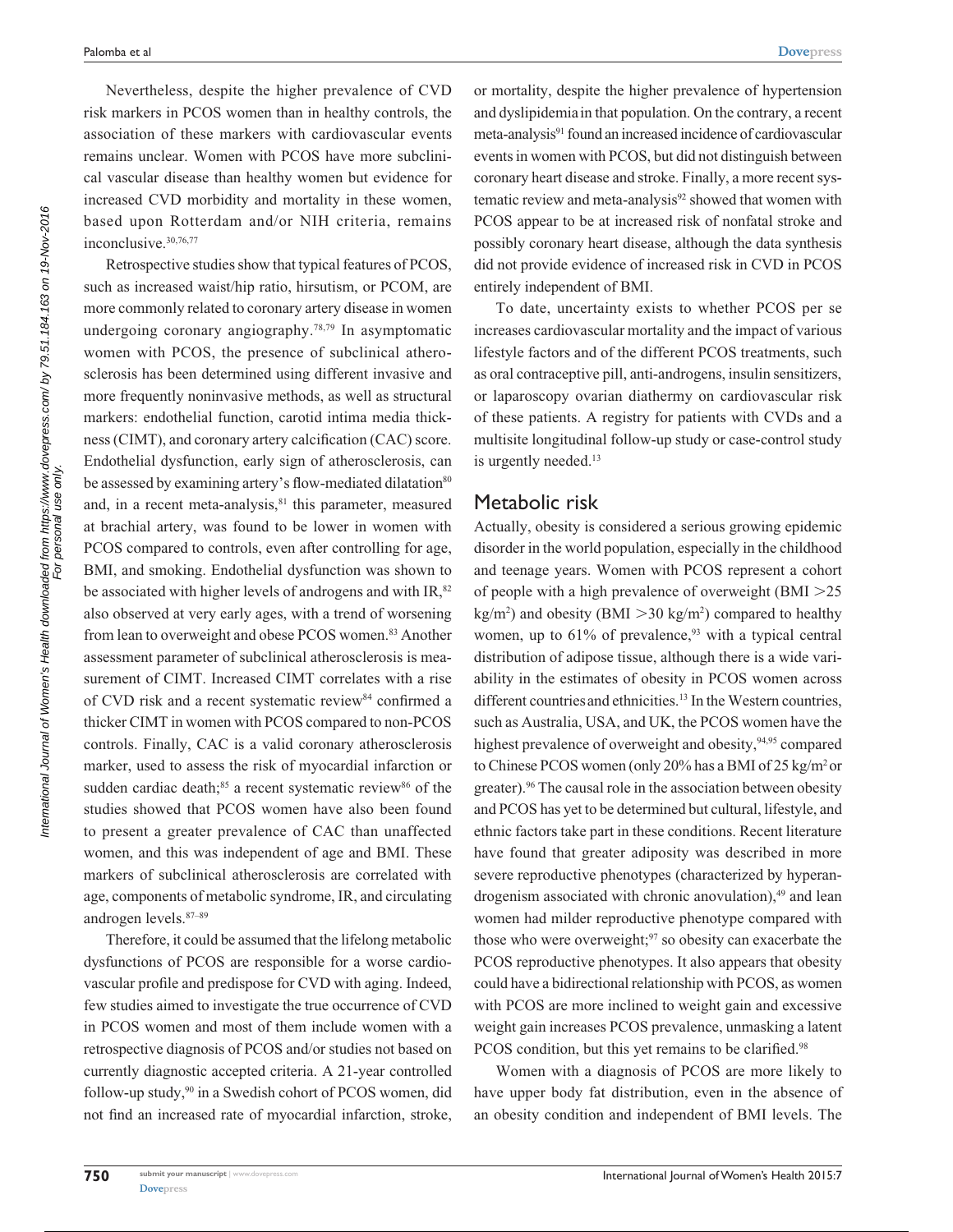android fat distribution represents the most metabolic relevant adipose tissue. In fact, the greatest health implications of PCOS are associated with excess weight and abdominal circumference<sup>99</sup> because a greater visceral adiposity is associated with a greater IR,<sup>100,101</sup> which is considered one of the most important metabolic pathogenetic key of the syndrome. Visceral obesity correlates with greater fasting insulin levels and greater insulin area under the curve.<sup>100,101</sup> Moreover, excess central adiposity reflects a worsened dyslipidemic profile, with higher triglyceride levels and low HDL cholesterol levels.102,103

IR, an essential etiological factor of PCOS, was traditionally attributed primarily to obesity. Moreover, it showed the presence of an intrinsic IR in PCOS, independent of obesity, supported by some evidences, such as insulin-signaling abnormalities due to excessive serine phosphorylation on insulin receptor and to defects in post-receptor signaling molecules.104,105 The cellular and molecular mechanisms of IR in PCOS differ from those of IR that occurs in other metabolic disease, such as T2DM and obesity. However, the synergistic negative effect of PCOS and obesity on insulin action is well-recognized, as hepatic IR is present only in obese women with PCOS.105 Nevertheless, IR occurs also without obesity and its prevalence in lean women with PCOS is approximately of  $75\%$ .<sup>97</sup>

IR and associated hyperinsulinemia act by increasing androgen production by ovaries and decreasing hepatic SHBG production, resulting in free androgens excess.<sup>106</sup> The amount of androgen excess worsens with obesity even if the association between body fat and hyperandrogenism seems to be indirect and, at least in part, mediated by IR and the associated hyperinsulinemia.107

Obesity and overweight increase the risk of developing T2DM in PCOS women, although, as previously reported, the PCOS represents an independent risk factor for T2DM.108 In particular, the syndrome is considered a significant risk factor for development of DM both in later life and in young overweight or obese women with PCOS.<sup>13</sup> In a recent systematic review and meta-analysis, the T2DM risk was increased fourfold compared with BMI-matched control groups while the odds ratio (OR) for IGT was 2.5.10 The likelihood of developing T2DM significantly increased as BMI, fasting glucose, and glucose area under the curve (AUC) at baseline increased and significantly decreased as SHBG levels at follow-up increased.109

The cardiometabolic profile of women with PCOS seems to depend on the different PCOS reproductive phenotypes, where women with hyperandrogenic PCOS (classic NIH-criteria PCOS) have a worse cardiometabolic profile and higher prevalence of CVD risk factors compared with women with non-hyperandrogenic PCOS.<sup>13,110</sup> In particular, in women with hyperandrogenic PCOS, the prevalence of metabolic syndrome has been recently estimated at approximately  $25.8\%,^{110}$  in line with other prevalence's valuations according to the former 1992 NIH criteria.10 This rate of metabolic syndrome is significantly increased compared with that in reproductively healthy women of similar age and weight $9,111$  and compared with that in non-hyperandrogenic women with PCOS.110 This increased risk of metabolic syndrome may be explained by a severe IR associated with classic NIH-criteria PCOS and by hyperandrogenism, possible independent contributor to metabolic syndrome risk.<sup>105</sup> Moreover, women with PCOS, diagnosed according to the Rotterdam criteria (including other phenotypes than hyperandrogenism and chronic anovulation), have much milder metabolic dysfunction or are even metabolically normal.<sup>112,113</sup> However, it was also found that similar cardiometabolic profiles are present where the different phenotypes present similar BMI or similar amount of visceral obesity or where the differences are corrected for adiposity; so it has been suggested that metabolic phenotype parallels reproductive phenotype but obesity can exacerbate the differences among the metabolic phenotypes.<sup>114</sup>

With regards of IGT and T2DM risk across the PCOS phenotype, a systematic review did not report differences in T2DM prevalence between the milder reproductive phenotypes and the more severe phenotypes,<sup>113</sup> and this issue has been later confirmed in a cross-sectional study where women with NIH and non-NIH PCOS have similar elevated T2DM risk, relative to controls, independent of age and adiposity, requiring a similar clinical screening and treatment for T2DM for both phenotypes of PCOS.<sup>115</sup>

#### Oncology risk

Since PCOS is considered as a lifelong multisystemic and multifaceted disorder, the reproductive and metabolic alterations characterizing the syndrome may be also associated with an increased risk of the development of cancers, such as the endometrial, ovarian, and breast cancer, which recognize potential hormonal and/or metabolic pathogenetic mechanisms.

The first papers reporting an association between PCOS and endometrial cancer date back to the forties and fifties, but, to date, the lack of exhaustive evidence of the relationship between PCOS and gynecological malignancies can be mainly explained by the relative lack of studies compared with those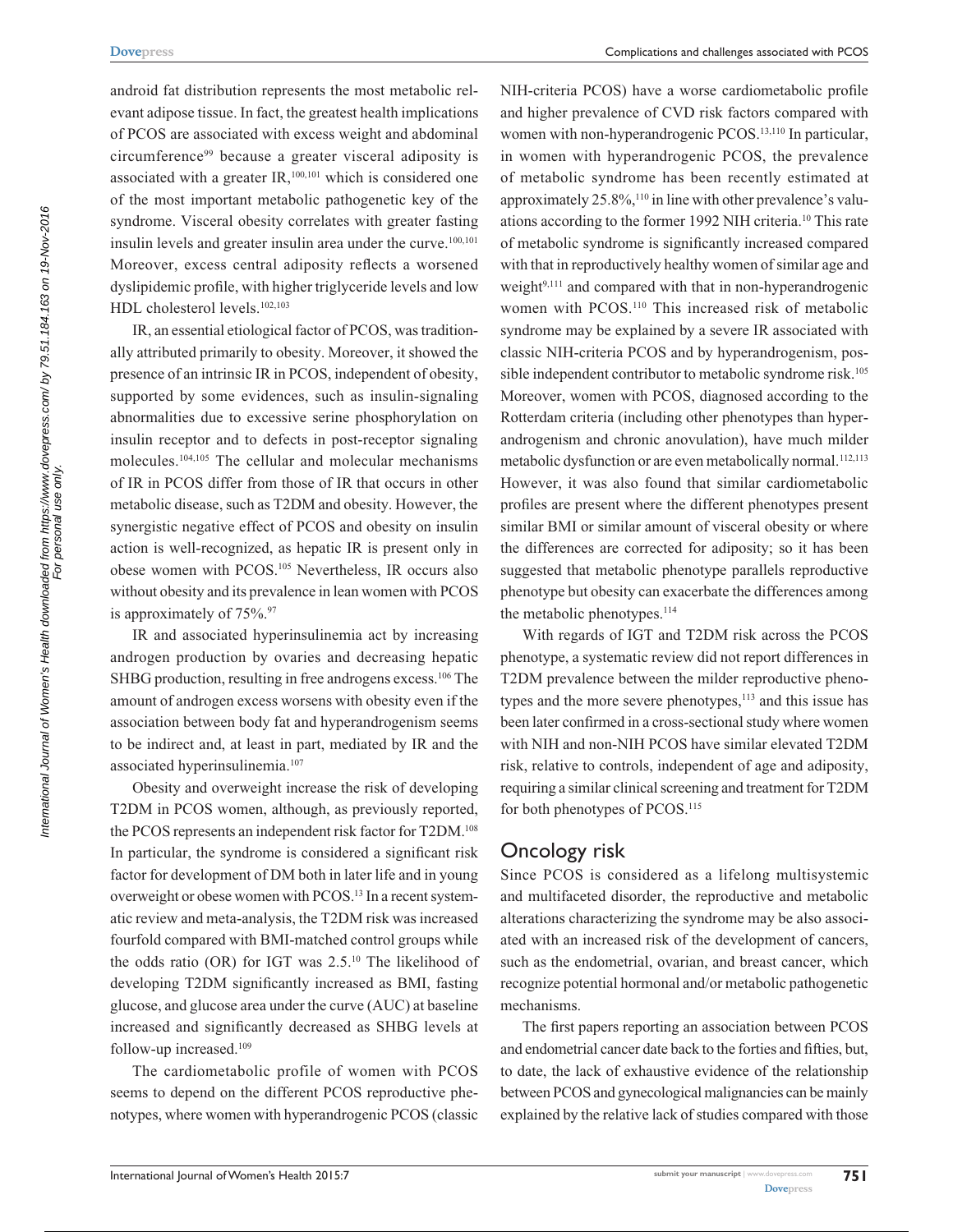**[Dovepress](www.dovepress.com)**

investigating cardiovascular morbidity in PCOS women<sup>116</sup> and by the small number of cases in each study. The potential mechanisms which could promote the onset of neoplastic diseases in these women, particularly endometrial cancer, include the chronic anovulatory state, resulting in an unopposed estrogen action, associated with hyperandrogenism.<sup>117</sup>

At present, based on the most recent meta-analysis, $118$ women with PCOS of all ages seem to be at an increased risk of endometrial cancer. In particular, the risk of endometrial cancer may be even higher in the premenopausal subgroup of women with PCOS, while overall the risk of ovarian and breast cancer was not significantly increased.<sup>118</sup> These current results are consistent with previous reviews published on cancer in PCOS116,119,120 but in contrast with a previous systematic review<sup>121</sup> which found that women with PCOS were also at increased risk of ovarian cancer. That review, however, was lacking in meta-analytic analysis and included only one study about ovarian cancer in PCOS.

Unfortunately, as with studies of cardiovascular risk, the assessment of cancer risk in PCOS women is complicated by the presence of various potential confounding factors such as obesity, T2DM, inflammation, and metabolic syndrome, which are highly represented in PCOS populations. Obesity is a recognized risk factor for endometrial cancer and the authors of the most recent meta-analysis<sup>118</sup> acknowledge that the increased risk of this cancer could be attributed, at least in part, to increased prevalence of obesity in PCOS women. The same issue applies to T2DM, another possible confounding factor that is most representative in PCOS women and associated with an higher risk of endometrial cancer, possibly secondary to hyperinsulinemia, hyperglycemia, and inflammation.<sup>122</sup> Therefore, there is uncertainty as to whether increased endometrial cancer risk is due to different metabolic risk factors or PCOS itself, which is characterized by many metabolic and reproductive complications that could be responsible for an increased oncology risk on endometrium. Moreover, it is difficult to estimate the strength of this association because the PCOS diagnoses used in many of the studies are based on self-reports<sup>123,124</sup> or on unusual criteria,<sup>125</sup> and, mostly, the definition of PCOS has changed over time with limitations also in control groups.

Nonetheless, it is generally accepted that PCOS women with amenorrhea are at greater risk for endometrial hyperplasia and cancer;<sup>13</sup> therefore, ESHRE/ASRM Consensus Workshop Group has established a proper endometrial surveillance with ultrasound and/or biopsy to assess endometrial thickening in women which experience extended period of

amenorrhea, based on clinical suspicion and presentation, and in these women periodic progestogen withdrawal is also recommended, at least four episodes per year.13

Agents that induce ovulation and improve the chance of pregnancy would also combat the unopposed estrogen and possibly lower the risk of endometrial hyperplasia and cancer.99 In the same way, metformin, an insulin-sensitizing agent, has been shown to exert a chemoprotective and antiproliferative effect on numerous cancers, $126,127$  and it has been suggested to have an antitumor effect on endometrial cancer.128 To date, however, there are scarce research data to support metformin use in PCOS women for endometrial cancer prevention in the clinical practice.<sup>129,130</sup>

There is limited and contradictory evidence regarding the risk of ovarian $131$  and breast cancer $121$  in women with PCOS; so currently, the ESHRE/ASRM consensus statement<sup>13</sup> does not recommend routine surveillance strategy and/or clinical care to detect ovarian and breast cancer in women with PCOS. There is also insufficient evidence to evaluate any association of PCOS with vaginal, vulvar, and cervical cancer.

## Other disorders

In addition to well-known cardiovascular and metabolic impairments, patients with PCOS present an increased risk for psychological disorders and reduced quality-of-life (QoL) compared to healthy women. 132–135 In a recent meta-analysis, it has been found that the prevalence rates of depression in PCOS range from 14% to 67%, with a fourfold greater odds of depressive symptoms compared with age-matched control women.<sup>132</sup> Moreover, this greater risk is sustained also after subanalysis of BMI-matched subjects.132 A following systematic review of the literature showed an increased prevalence of generalized anxiety and an increase in mean anxiety scores in women with PCOS compared with control women.<sup>136</sup> Limited data are published about anxiety score in adolescents with PCOS, revealing a slight increase in anxiety in PCOS young women.<sup>137</sup>

The assessment of psychological symptoms and QoL can be performed with different validated disease-specific questionnaires or structured interviews, such as the Hospital Anxiety and Depression Scale, the Beck Anxiety Inventory, and the Beck Depression Inventory, that evaluate the frequency of mental symptoms in anxiety and depression, respectively. A further questionnaire that addresses many areas including depression and anxiety is the Symptom Checklist 90. The Health-Related QoL has been investigated by generic questionnaires, such as the Short Form-36 (SF-36) questionnaire, the most frequently utilized instrument for many diseases besides PCOS, or by a more validated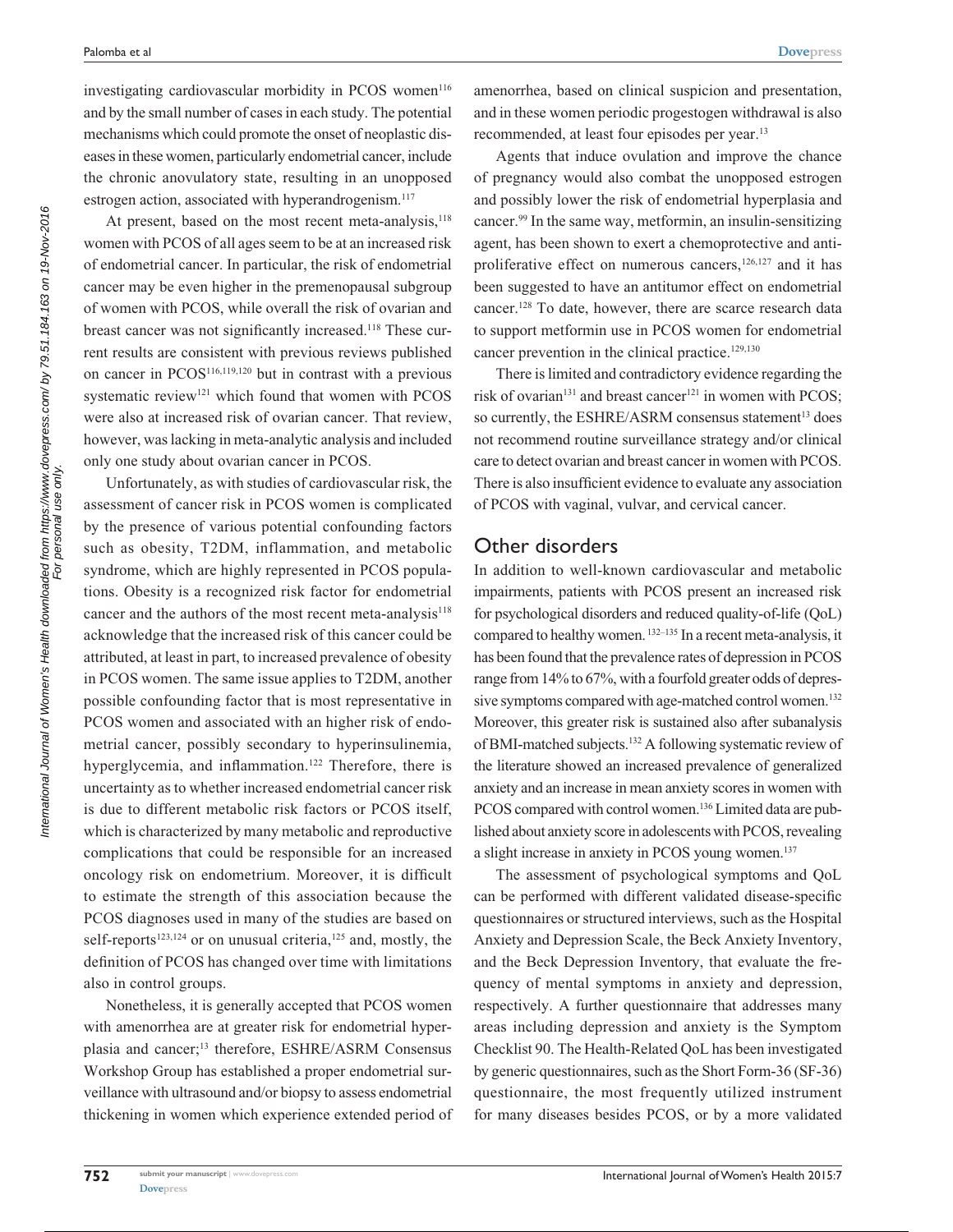questionnaire specific for PCOS subjects, the PCOS questionnaire, that involves analysis of emotions, hirsutism impact, weight, menstrual disorders, and infertility.<sup>138</sup>

In the literature, there is consistent evidence that patients with PCOS represent a group at high-risk for a lot of psychological disturbances and for reduced QoL. However, due to several biases and due to the heterogeneous nature of PCOS, with multiple phenotypes prevalence changing across the life span, it is difficult to establish from existing research as to what proportion of women with PCOS fall into the at-risk group.13 Moreover, the debate remains open about whether the increased prevalence of these psychological disorders is due to the PCOS itself or its features, such as obesity, hirsutism, irregular menses, and infertility. Relationship between obesity and QoL has been investigated, reporting an association between BMI and depression<sup>139</sup> and poor QoL,134 with an improvement of depression and QoL score after weight loss.<sup>140,141</sup> A recent meta-analysis<sup>136</sup> is unable to perform a subanalysis of BMI-matched studies relative to association between anxiety symptoms and BMI, given the small numbers of studies included. Also the relationship between hyperandrogenism and anxiety symptoms need to be better evaluated because there are few studies evaluating this association and the available data are conflicting.<sup>136,142,143</sup> Another potential factor that may contribute to worse QoL and/or mood disorders is the infertility and the unfulfilled wish for a child, but it has been suggested that the diagnosis and or treatments for infertility may result in depressive or anxiety symptoms but not in an increased risk of clinically significant psychological disorders.<sup>144</sup>

The high prevalence of depression and anxiety in these patients led many authors<sup>15,136,139</sup> to include a psychological assessment not only in the initial evaluation of women with PCOS but also in their follow-up. Moreover, the ESHRE/ ASRM Consensus Group<sup>13</sup> considers as premature a psychological screening to all women with PCOS. Nevertheless, more research should be addressed to the evaluation of the validity of the existing psychological questionnaire as screening tools and to the development of new appropriate screening instruments and interventions.<sup>13</sup>

## **Management of early complications**

Several treatments for ovulatory infertility related to PCOS were proposed over the years. Table 1 summarizes the recommendations for the management of infertility in women with PCOS. On the other hand, only preliminary data are to date available regarding the management of obstetric complications in women with PCOS.

## Lifestyle modifications

Obesity was closely related to IR; for this reason, weight loss represented a fundamental preliminary approach in the treatment of obese/overweight PCOS women. In fact, weight loss resulted in the restoration of spontaneous ovulation and higher fertility rate.<sup>145</sup> An aggressive approach to reduce weight, including pharmacological strategies and the use of contraception and high-dose folic acid was proposed for obese women before planning a pregnancy.145

However, lifestyle modification programs are related to a low compliance and a high dropout rate. To overcome this problem, the feasibility and the efficacy of a structured exercise training program was evaluated in obese anovulatory PCOS patients.<sup>146</sup> The structured exercise training resulted in a higher menses frequency and the ovulation in comparison with diet, even if the cumulative pregnancy rate was similar between two approaches.<sup>146</sup> Successively, lifestyle modifications resulted more efficacious than clomiphene cictrate (CC) and metformin in terms of pregnancy rate, resulting in 12.2%, 14.4%, 14.8% and 20% of pregnancies after CC, metformin, CC plus metformin, and lifestyle modification, respectively.147

Recent guidelines suggested the use of exercise therapy in the management of overweight and obesity in PCOS.<sup>16</sup> However, the effect of the weight loss on pregnancy outcome in women with PCOS has been not adequately assessed. Moreover, although confirmatory evidence-based data on the issue are lacking, we also consider the lifestyle modifications, including hypocaloric diet and physical activity, the first-line approaches for the prevention of early complications of PCOS in case of overweight and obesity.

## Clomiphene citrate

Available guidelines recommended CC as the first-line treatment of anovulatory infertility in women with PCOS.16 CC is an estrogen modulator, efficacious, simple to administer and to manage, safe and cheap. Specifically, CC was effective in increasing pregnancy rate compared to placebo (OR 5.8, 95% CI 1.6-21.5).<sup>148</sup>

According to the standard protocol, CC is administered for 5 days from second or third day of the menstrual cycle, starting from 50 mg/day and increasing up to 250 mg/day. "Managed care" studies showed that the most effective dosage is 100–150 mg/day and over 75% of ovulations occur already within a dosage of  $100 \text{ mg/day}$ .<sup>149</sup>

Alternative protocols for CC administration were proposed in patients with known CC resistance. Extended CC regimen resulted in higher ovulation and pregnancy rates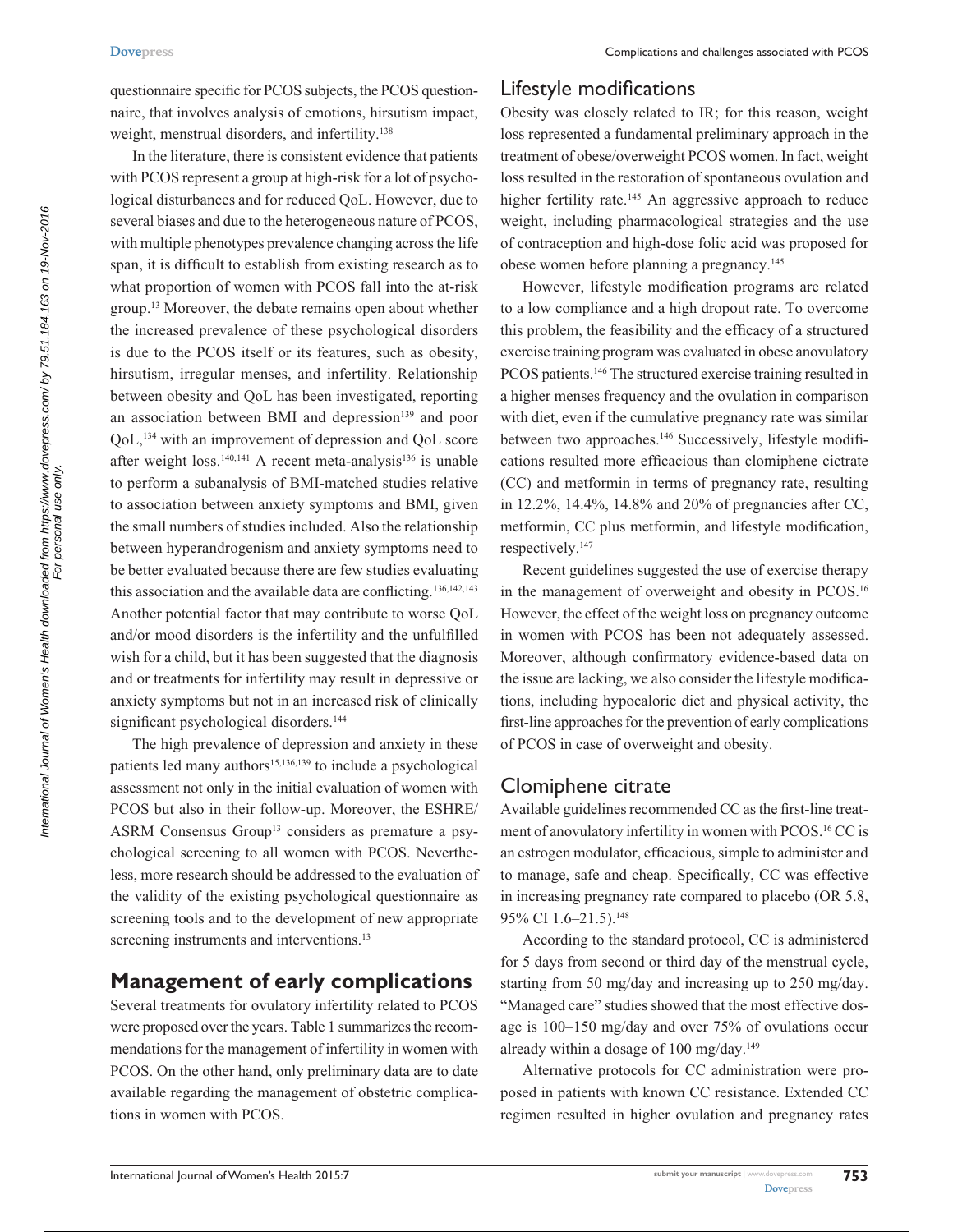**[Dovepress](www.dovepress.com)**

in comparison with gonadotropins ovulation induction, suggesting that in CC-resistant PCOS patients a further period of CC administration might be preferable.<sup>149</sup>

Further protocols for CC administration, such as luteal phase and stair-step regimens, were recently proposed.<sup>149</sup> The administration of 100 mg of CC daily in the luteal phase resulted in improved ovulation and pregnancy rates, although in any case the significance was obtained, whereas the total number of follicles during stimulation was significantly higher.<sup>149</sup> Stair-step protocol, consisting in 50 mg CC for 5 days followed by weekly increasing dose of 50 mg CC in case of absent ovarian response, up to 150 mg daily, resulted less time-consuming and more efficacious in terms of ovulation rate in CC-resistant women.

In our practice, CC (at a dosage of 100 mg/day, and for not more than six cycles) remains a valid therapy for inducing ovulation in infertile PCOS patients.

#### Aromatase inhibitors

Aromatase inhibitors (AIs), such as estrogen modulators, were approved by the Food and Drug Administration as firstline adjuvant therapies for estrogen-receptor–positive breast cancer.150 Several data150 evaluated the efficacy of AIs, and in particular of letrozole, as first-line therapy for inducing ovulation in infertile patients affected by PCOS. Letrozole was usually administered at a dose of 2.5 mg/day, for 5 days from the third to the seventh day of the menstrual cycle.

More recently, a meta-analysis of RCTs showed that letrozole is related to significantly higher live-birth rates than CC (OR 1.64, 95% CI 1.32–2.04).<sup>151</sup> Furthermore, the quality of the evidence was considered low due to the poor study transparency in reporting methods and in consideration of the more favorable results in the trials reporting live birth as primary end point. Excellent results of AIs in terms of cumulative live-birth rate and singleton pregnancy was reported in the largest multicenter randomized double-blind parallel controlled trial (Pregnancy in PCOS trial II, PPCOS II) comparing letrozole to CC.<sup>152</sup>

To date, letrozole remains an off-label drug.153 Studies are needed to validate the efficacy/safety of AIs over CC in further settings and to clarify its role in well-codified strategies and algorithms for ovulation induction in PCOS.150 Thus, the use of AIs in clinical and nonexperimental settings should be probably avoided.

## Metformin

Metformin belongs to insulin-sensitizing drugs commonly used in treating T2DM. Because IR is a common condition in PCOS women, metformin was introduced in clinical practice in the treatment of these patients.154

Metformin is available in two formulations: immediateand extended-release, which are administered orally. Even if no dose-finding study is available, metformin administration at incremental doses from 500 to 2,500 mg/day was proposed to treat women with PCOS.154 Several systemic and local effects were demonstrated to explain the reproductive benefits due to metformin administration.<sup>154</sup>

In practice, metformin seemed to restore the ovulatory function after almost 3 months of treatment; thus it could be recommended in PCOS patients who absolutely wish to avoid multiple gestations and/or in patients who do not tolerate CC and/or in those who do not have an imminent reproductive need.154

Metformin seemed to have no benefit in terms of pregnancy and live-birth rates in comparison with CC, even if it was effective in restoring ovulation in CC-resistant patients.154 Moreover, metformin addition to gonadotropinscontrolled ovarian stimulation for IVF and non-IVF cycles modulated the ovarian response to gonadotropins and reduced the risk for ovarian hyperstimulation syndrome (OHSS). Thus, its use could be planned for patients at high risk for OHSS.16,154 Finally, preliminary data suggested that metformin decreased the frequency of both early pregnancy loss and GDM,<sup>38</sup> without increasing the risk for major birth defects in women with PCOS.<sup>155</sup>

To the present, metformin was still considered a drug of off-label use in women with PCOS. Guidelines<sup>16</sup> discouraged the use of metformin as a first-line treatment for prevention of pregnancy complications, or for the treatment of obesity. No specific indication was given considering the potential effects of metformin pretreatment before starting subsequent standard infertility treatments. On the other hand, the use of metformin was suggested as an adjuvant therapy for infertility to prevent OHSS in women with PCOS undergoing IVF.156

On the basis of literature data and on our experience, metformin (at a dosage of 1,700–2,000 mg/day, and for at least three cycles) should be used in selected cases of oligoanovulatory PCOS patients who wish to avoid multiple gestation and/or in patients who do not tolerate CC, are CC-resistant and/or in those who do not have an imminent reproductive need and/or in those undergoing IVF and at high-risk for OHSS (ie, PCOM phenotype).

## Laparoscopic ovarian drilling

Laparoscopic ovarian drilling (LOD) is currently indicated as a safe, efficacious, and cost-effective alternative to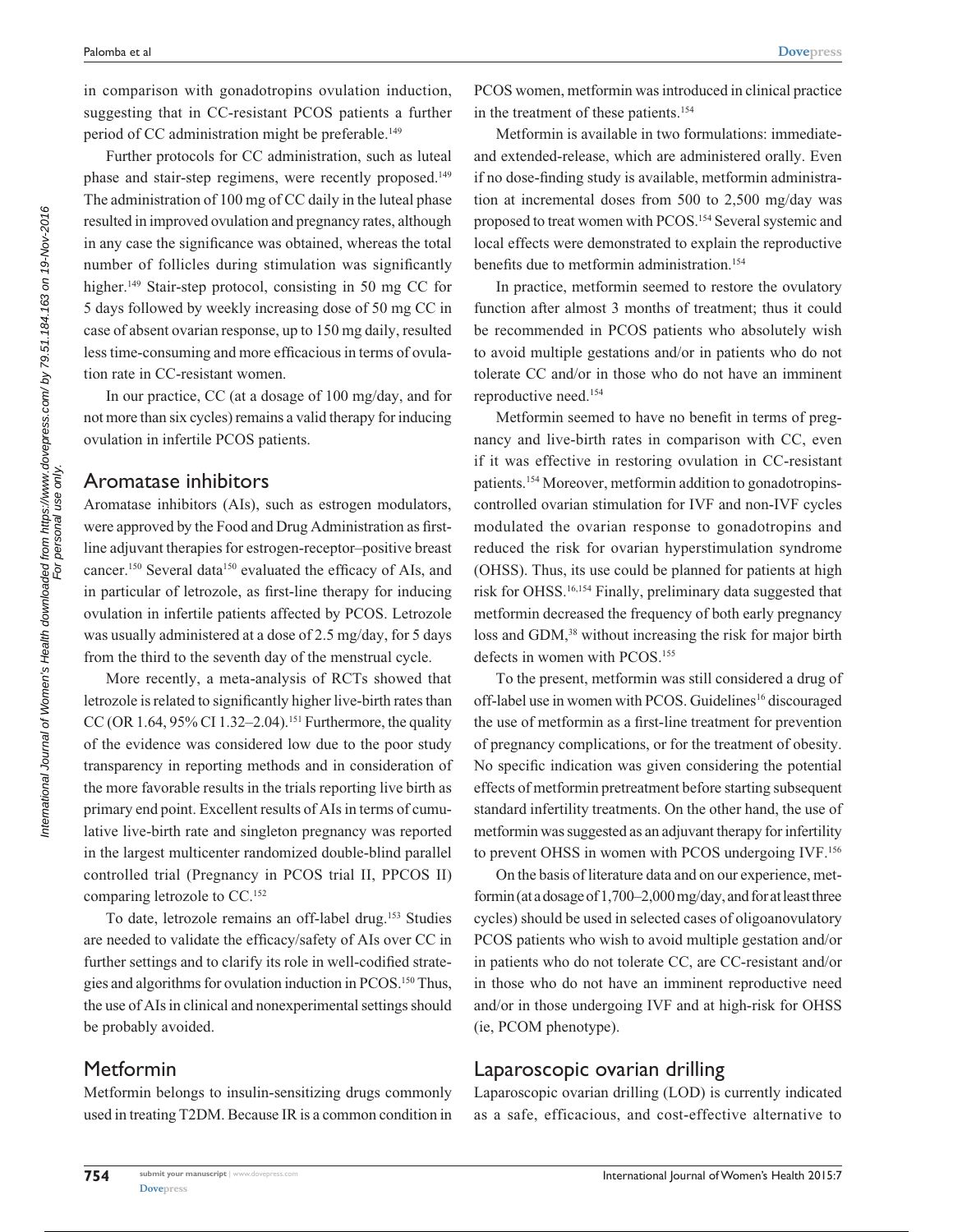gonadotropins for ovulation induction in infertile women with PCOS and who are CC-resistant.<sup>157</sup> Advantages of LOD consisted in the absence of risk for OHSS and/or multiple pregnancies.

Since LOD improves ovarian responsiveness to CC, it may be considered after CC failure before proceeding to the IVF. Despite its advantages, LOD should be considered a non-first-line therapy in PCOS due to the availability of valid, cheaper, and less invasive alternatives.157 Rather, it should be reserved to well-selected cases, ie, anovulatory CC-resistant PCOS women who are young and/or not compliant to the alternative treatments and/or needing laparoscopic assessment of the pelvis.

## Gonadotropins

Gonadotropins are the cornerstone of the ovulation induction therapy in ovulatory infertility. However, gonadotropin administration was related to high costs, need for close monitoring, and high risk of multiple pregnancies and OHSS, particularly increased in PCOS subjects. For this reason, gonadotropins are often relegated as last treatment option in that population.

Notwithstanding, gonadotropins are used in ovulation induction protocols for many years, two main questions are still unanswered. The first regards the type of gonadotropins to use, while the last concerns the gonadotropin protocol to follow.

No difference between urinary (u) and recombinant (r) follicular-stimulating hormone (u/rFSH) was observed in safety, ovulation rate, pregnancy, abortion, multiple pregnancy, and OHSS.158 Regarding the gonadotropins dose and regimen, efforts to reduce the frequency of OHSS have resulted in the development of low-dose protocols, which used a starting dose of 37.5 or 75 IU/day instead the original conventional protocol.<sup>159</sup> No difference was shown between the traditional "step-down" and the "low-dose step-up" regimen.<sup>159</sup> On the contrary, the "low-dose" rFSH regimen was demonstrated to be more effective and welltolerated than uFSH in ovulation induction of CC-resistant PCOS patients.<sup>159</sup> Finally, guidelines<sup>159</sup> recommended a starting dose of gonadotropins of 37.5–50 IU/day, with small FSH dose increment of 50% of the initial or previous FSH dose in order to reduce the excessive ovarian stimulation.

In our practice, in PCOS patients, we use gonadotropins at low-dose, step-up protocol starting with a gonadotropin dose of 37.5 IU daily for 7 days; we usually increase the dose of 50% every week up to a total of 30 days. In case of no ovarian response, the maximal dosage achieved will be employed for the subsequent cycle(s).

# **Management of the long-term complications**

The long-term risks observed in women with PCOS are not the same in all PCOS patients but they vary according to different phenotypes and results were negatively affected by obesity and lifestyle factors. When Rotterdam criteria are applied, almost uniformly accepted by the main scientific societies,<sup>13,15,16</sup> the prevalence of PCOS in the population increases to over  $20\%$ , <sup>160</sup> with a large majority, approximately 75%, of referred PCOS women having "classic" PCOS (according to NIH criteria) and the remaining 25% equally divided between ovulatory and non-hyperandrogenic PCOS phenotypes.<sup>161</sup> Several studies<sup>13,162</sup> suggest that women with PCOS, based on the classic-NIH criteria, exhibit a more detrimental metabolic and cardiovascular profile compared to milder phenotypes. In line with these considerations, the main scientific societies dealing with PCOS,<sup>13,15,16,49</sup> have recently proposed guidelines and consensus statements, suggesting a correct diagnostic approach to PCOS patients and an effort to properly identify the phenotype of each patient, with the aim to target specific treatments and to prevent these severe long-term risks.

In relation to metabolic risks, the ESHRE/ASRM-Sponsored PCOS Consensus Workshops Group<sup>13</sup> and the AE-PCOS Society<sup>49</sup> recommend performing an oral glucose tolerance test (OGTT), consisting of a fasting and a 2-hour glucose level using a 75 g oral glucose load, as screening for IGT and T2DM in PCOS women with classic-phenotype (hyperandrogenism and anovulation), obesity (BMI  $>$  30 kg/m<sup>2</sup>), acanthosis nigricans which represents a pathognomonic sign of IR, and a personal history of GDM or a family history of T2DM. The AE-PCOS Society<sup>49</sup> recommends OGTT also in lean PCOS women with advanced age  $(>= 40$  years). The Endocrine Society and the European Society of Endocrinology16 broaden the OGTT recommendation to all adolescents and adult women with PCOS because considering all of them at high risk of IGT and T2DM. The major scientific societies<sup>13,15,16,49</sup> converge to not use hemoglobin A1c as screening tool because it is not a sensitive methods of screening for T2DM in situations of risk, such as PCOS,<sup>163,164</sup> and limited studies have shown poor sensitivity of hemoglobin A1c for detecting IGT,<sup>165</sup> an important risk factor for CVD.<sup>166</sup> Instead, there is no agreement about the interval for periodic follow-up of these patients. This interval varies from 2 years, or annually in those with IGT, according to AE-PCOS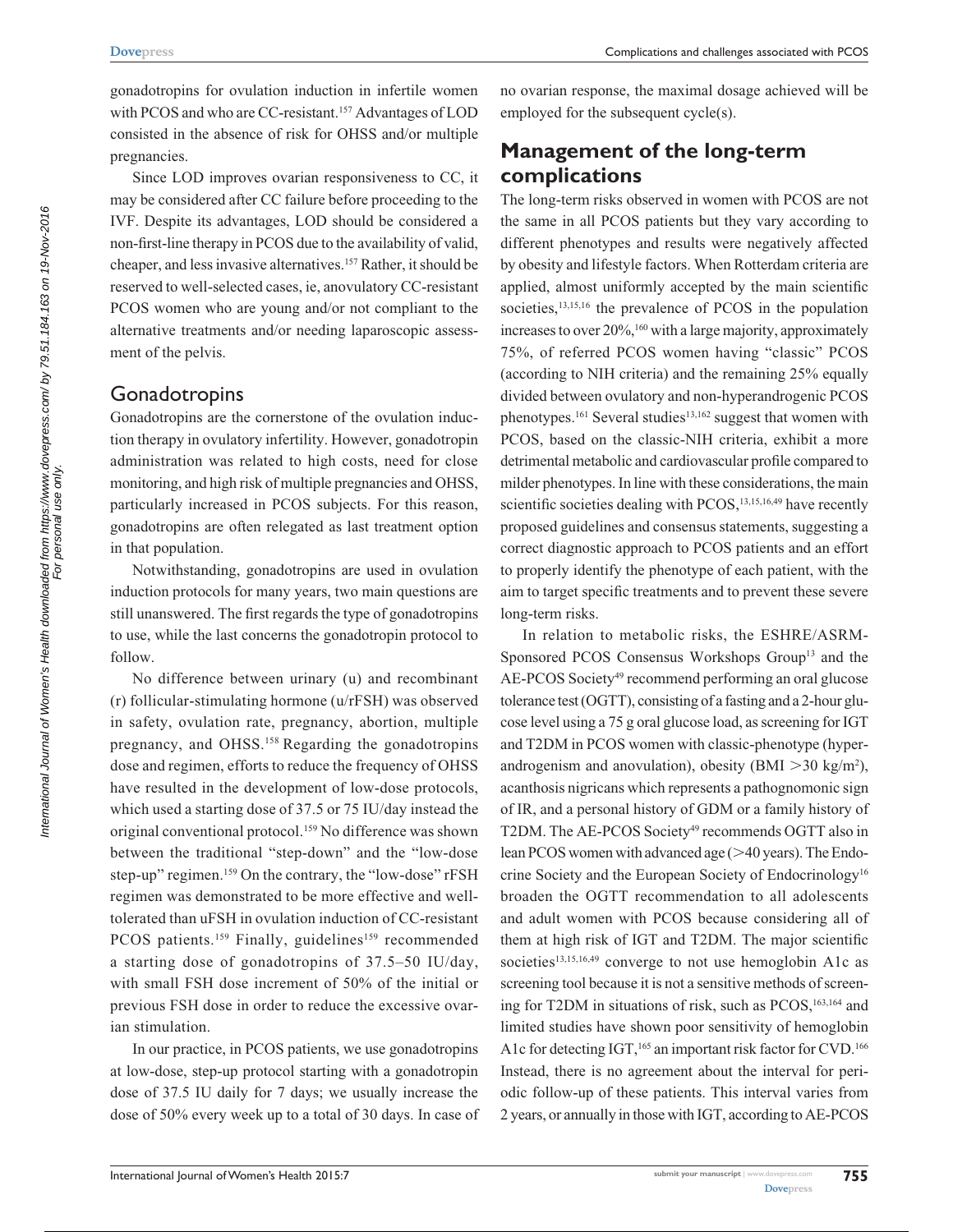Society statement,<sup>49</sup> to 3–5 years based on Endocrine Society guideline;16 both agree to anticipate the interval in presence of risk factors, such as central adiposity, weight gain, and/or symptoms of diabetes develop.

In consideration of the increasing prevalence of obesity, particularly abdominal, and the important bearing on the phenotype of PCOS, it is recommended that BMI and waist circumference be determined at every visit,<sup>167</sup> considering the presence of abdominal obesity in European women with a waist circumference of at least 80 cm.167

Regarding the cardiovascular risk in PCOS women, AE-PCOS Society<sup>49</sup> proposed, according to CVD risk classification provided by American Heart Association,<sup>168</sup> to categorize the PCOS-related CVD risk as: "at risk" for PCOS women with any following risk factors: obesity, cigarette smoking, hypertension, dyslipidemia, subclinical vascular disease, IGT, and/or family history of premature CVD  $(<55$  years of age in male relative,  $<65$  years of age in female relative); and "at high risk" for PCOS women with metabolic syndrome and/or T2DM and/or overt vascular or renal disease.

There is an overall consensus about the increased cardiovascular risk in the PCOS patients, due to relevant metabolic dysfunctions. Therefore, all societes<sup>13,15,16,49</sup> agree to recommend a CVD risk assessment at any age, for blood pressure, complete lipid profile (including total, LDL, HDL, non-HDL cholesterol, and triglycerides), waist circumference, BMI, glucose profile, cigarette smoking, and a family history of early CVD. Moreover, depression and anxiety disorders are recognized as risk factors for CVD and they are common in PCOS women; so it is suggested that PCOS patients be assessed also for depression, anxiety, and QoL.<sup>15,16,49</sup> Because cardiovascular risk increases with age and it can be exacerbated by obesity and worsened by environmental insults, periodic reassessment for CVD risk is suggested but there is no agreement how often the CVD risk assessment should be repeated.

Finally, there is no agreement on the optimal method, whether ultrasound or endometrial biopsy, and timing of screening for endometrial cancer. Despite the established increased risk of endometrial cancer in PCOS women,<sup>118</sup> there are no data supporting routine ultrasound screening for endometrial thickness<sup>169</sup> or routine endometrial biopsy<sup>170</sup> in asymptomatic women. In line with American Cancer Society Guidelines,<sup>171</sup> the decision to assess for the presence of endometrial cancer should be based essentially on the presence of abnormal uterine bleeding or spotting. Other relevant decision factors are amenorrhea length, women's age, and the ultrasound appearance of endometrium.<sup>13</sup>

Lifestyle change, including hypocaloric diet and physical exercise, is considered a cornerstone of the management of women with PCOS presenting with obesity, particularly the abdominal phenotype;15 so it is generally recommended as a first-line approach for obese PCOS women.13,15,16,49 However, there are few randomized controlled trials that support this recommendation. A Cochrane review<sup>172</sup> about the lifestyle's impact on PCOS women supports the benefits of lifestyle treatment in PCOS patients. In particular, when compared to minimal treatment (consisting of unstructured minimal dietary, exercise or behavioral advice), lifestyle intervention is able to improve anthropometric markers, such as weight and fat distribution, total testosterone levels, Ferriman– Gallwey score, fasting, and OGTT insulin concentrations. However, it does not reduce free androgen index that is considered a real marker of hyperandrogenism; it neither shows effects on OGTT glucose, fasting glucose levels, or lipid profile, compared to controls.<sup>172</sup>

The dietary advices represent the main components of the lifestyle changes, in particular for obese women, but the dietary composition seems to influence the metabolic improvements of the PCOS women to a lesser extent when compared to the weight loss.<sup>173</sup> In fact, a 5%–10% weight loss is considered clinically significant and able to reduce IGT and metabolic syndrome prevalence in general population.<sup>174</sup> However, no evidence-based data are actually available in order to suggest a specific hypocaloric diet.<sup>175</sup> New data, obtained in populations unselected for PCOS, seem to suggest a role for the Mediterranean diet for cardiometabolic prevention in PCOS patients, both obese and nonobese.<sup>175</sup> A recent review and meta-analysis176 confirms that physical exercise and/or hypocaloric dieting are efficacious in overweight/obese women with PCOS through a significant, but small, effect on glucose and insulin blood levels. This review also found a direct correlation between the weight reduction and the improvement in metabolic parameters that could be attributed to decreased IR or to other factors, not allowing the evaluation of the independent effect of lifestyle modifications after accounting for weight loss.176 Also, the best type and optimal frequency of physical exercise required for treating PCOS has not been yet established.177 Other key issue, lifestyle treatment needs to be maintained long term for improvement of the metabolic PCOS outcomes but in literature exist only few randomized studies beyond 6 months of follow-up.

Currently, despite the limitations of the existing evidences, lifestyle changes, aiming at sustained weight loss, should be recommended as first-line treatment in overweight/ obese PCOS women, given the limited health risks, the low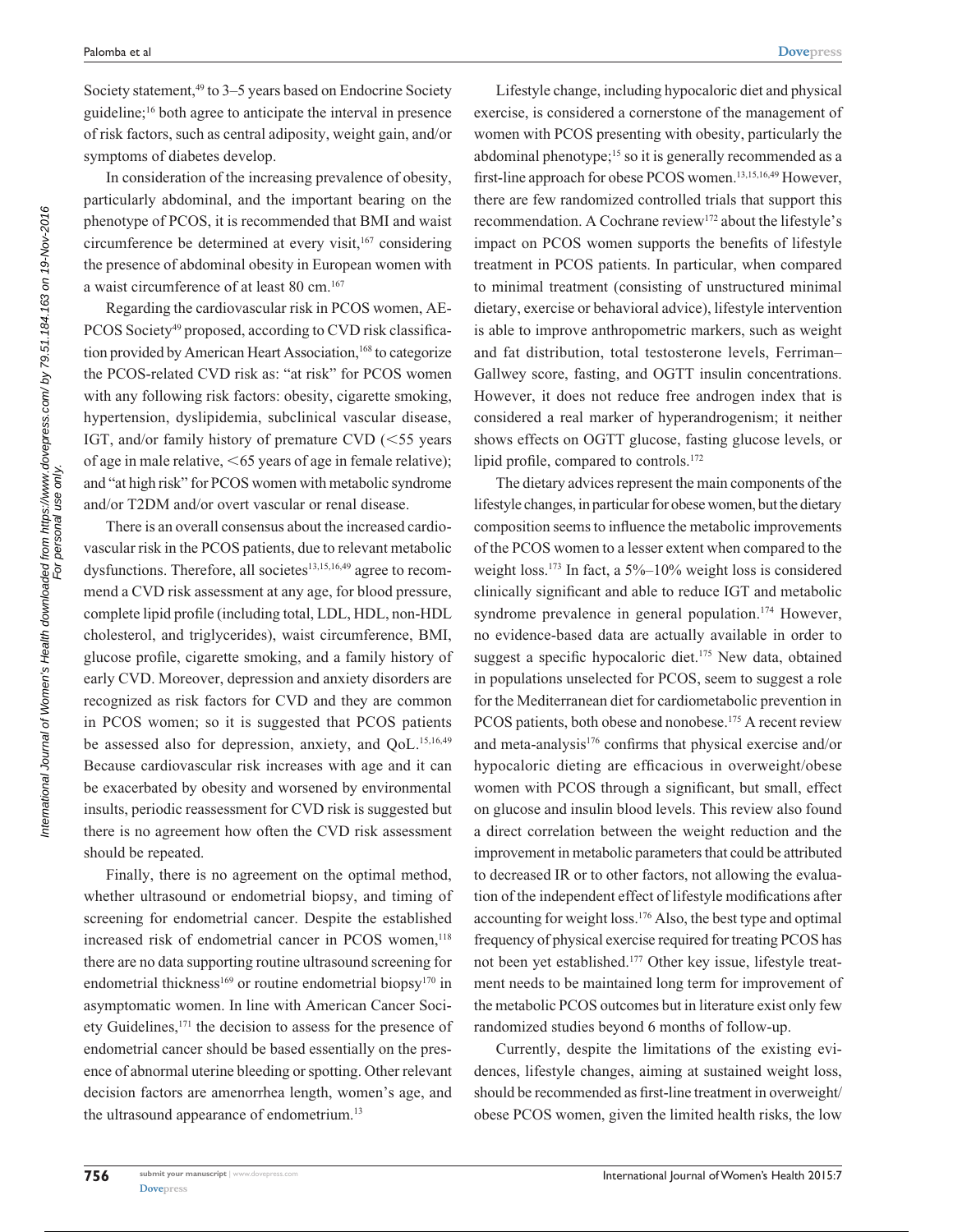costs, and the modest benefits with other interventions.176 Future prospective requires longer and larger trials to draw stronger conclusions about the effects of lifestyle modifications on PCOS outcomes, to determine optimal weight loss for all these clinical improvements, and to establish the possible effects also in lean PCOS patients.

Since it is difficult to maintain a reduced weight for a long term with a correct lifestyle program, bariatric surgery in PCOS obese patients has been proposed as an effective tool for weight  $loss<sub>178</sub>$  and recent Australian guidelines on PCOS managment<sup>179</sup> suggest lowering the BMI threshold to propose bariatric surgery, considering the great impact of obesity to metabolic impairment of these PCOS women. Hence, bariatric surgery could be considered as part of the treatment in obese PCOS patients<sup>15</sup> but additional researches about the role of this surgery on the different aspects of the syndrome is required.<sup>13</sup>

From a pharmacological standpoint, considering the metabolic and hormonal relevance of IR and associated compensatory hyperinsulinemia, common features of the PCOS women, the treatment choices have been expanded to insulin-sensitizing agents, in particular, metformin.<sup>154</sup>

The effects of metformin on obese PCOS patients are known since the first study of Velazquez et al.<sup>180</sup> Since then, a large number of studies has been published to investigate the rationale of metformin use in PCOS women. The women with PCOS, both obese or nonobese, are characterized by an IR and hyperinsulinemia more relevant compared to that of age- and weight-matched control's women, suggesting a tendency toward IR which is independent of obesity.<sup>181</sup> Accordingly, when an impaired insulin sensitivity is present, the use of metformin might be suggested.154,182 A Cochrane review<sup>183</sup> showed that metformin reduces serum testosterone levels and fasting insulin concentrations to a significant extent only among nonobese women. However, metformin is unlikely to replace combined oral contraceptives as first-line therapy for hirsutism, as shown in another Cochrane review.184 Moreover, metformin is not of benefit in improving weight loss, insulin sensitivity, or lipid profiles; hence a long-term prophylactic treatment with metformin is unlikely to prevent progression to diabetes.<sup>183</sup> In line with these considerations, the main Societies<sup>13,15,16</sup> agree to considered metformin for prevention of diabetes in women with PCOS and IGT when lifestyle modification is not successful and/or as an adjuvant to general lifestyle modifications that remains the first-line therapy for PCOS women at increased metabolic risk.

Among the insulin-sensitizing agents, the thiazolidinediones (TZDs), including pioglitazone and rosiglitazone,

are other insulin-sensitizing drugs that have been more recently studied in women with PCOS. They have been shown efficacy in improving insulin sensitivity and IGT, as well as ovulation rate and menstrual ciclicity,<sup>185,186</sup> but they are not considered as a first-line choice for PCOS women because there is not sufficient evidence to support their metabolic superiority over metformin.<sup>185</sup> In addition, TZDs are classified by FDA as category C (potential teratogenic risk in fertile women), they should not be prescribed to patients with any liver disease or liver biochemical abnormalities, and there is concern about possible adverse cardiovascular events associated with rosiglitazone use.187 Therefore, TZDs may be considered as an alternative therapy in insulin-resistant, obese PCOS patients who are intolerant or refractory to metformin,15 or in PCOS women with severe IR due to genetic disorder.188

At present, in overweight/obese PCOS women, we advice lifestyle changes (consisting of Mediterranean diet and physical activity) as preliminary approach, at any age, with the aim of weight loss. We suggest the association with metformin in obese/overweight PCOS patients when lifestyle program alone is not enough to obtain metabolic improvements and we proposed metformin use in lean PCOS patients with impaired insulin sensitivity.

### **Conclusion**

Overall, women with PCOS show an increased risk of obstetric, cardiovascular, metabolic, and psychological complications compared to non-PCOS women. These risks do not have the same entity in all PCOS subjects and can change during life. This variability seems closely related to PCOS phenotypes. However, the pathogenetic mechanism which links PCOS to the high rate of early-term and long-term complications is not fully known. The same PCOS-related hormonal and metabolic features, such as hyperandrogenism, IR and related hyperinsulinemia, and visceral obesity, play a crucial role in increasing these risks but the exact mechanisms with which they act have not yet been completely elucidated.

PCOS is influenced by the race since ethnic differences occur in both the metabolic phenotype social models of behavior, likely contributing to the differing expressions of PCOS, with distinct impact on QoL of these women, as well as on the long-term consequences.

Despite the aging-related increase in IR and abdominal obesity in all women and the worsening of the cardiometabolic profile after the menopause, women with PCOS seem to improve or to reach a plateau in some metabolic risk factors during menopausal transition (eg, in LDL cholesterol levels<sup>189</sup>

For personal use only.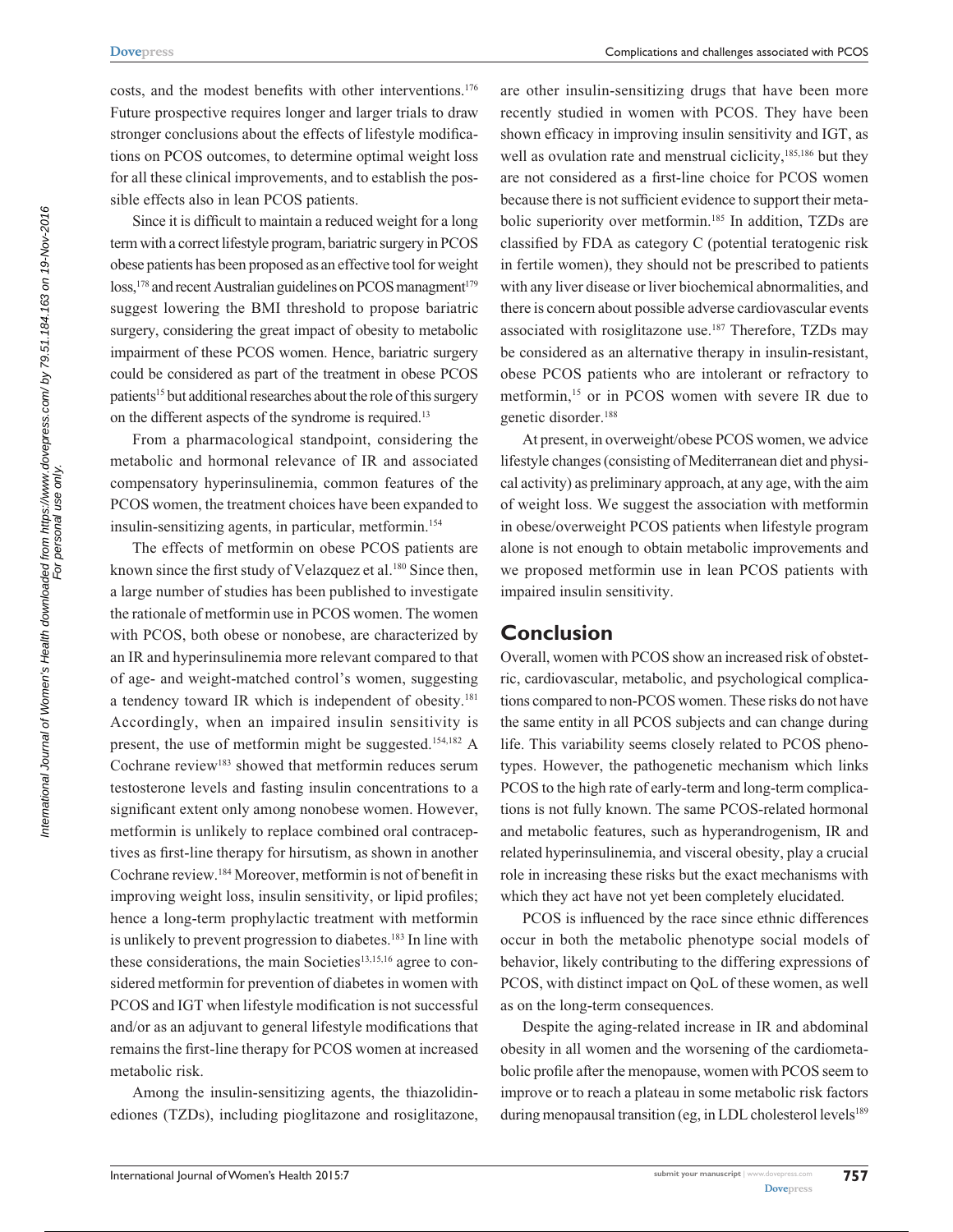or glucose tolerance $64$ ). At the moment, well-designed longitudinal follow-up studies comparing PCOS subjects with healthy women from early reproductive age into menopause are lacking, and those available provide unclear and conflicting findings. Indeed, the transition of women with PCOS into menopause and the potential PCOS phenotypes in postmenopause are poorly understood, even if an improved menstrual cyclicity and a substantial decrease in testosterone levels in PCOS women are observed.

In the light of these considerations, all women with a diagnosis of PCOS should be screened for the presence of obstetric, cardiovascular, and metabolic risk factors but it is equally important to consider the heterogeneity of the syndrome, due to age of patients and to several hormonal, reproductive, and ethnic features. Unfortunately, there are not yet available specific diagnostic criteria based on different age groups or based on specific ethnic origin. Further research is needed to improve diagnostic process with aim to select specific treatment, customizing the therapy and the lifestyle modifications.

## **Author contributions**

All the authors provided a substantial contribution to the conception and design, acquisition of data, analysis and interpretation of data, revised the draft critically for intellectual content, and gave their approval for the final version of the manuscript.

## **Disclosure**

The authors report no conflicts of interest in this work.

#### **References**

- 1. Azziz R, Woods KS, Reyna R, Key TJ, Knochenhauer ES, Yildiz BO. The prevalence and features of the polycystic ovary syndrome in an unselected population. *J Clin Endocrinol Metab*. 2004;89(6):2745–2749.
- 2. Kauffman RP, Baker TE, Baker VM, DiMarino P, Castracane D. Endocrine and metabolic differences among phenotypic expressions of polycystic ovary syndrome according to the 2003 Rotterdam consensus criteria. *Am J Obstet Gynecol*. 2008;198(6):670.e1–670.e10.
- 3. Diamanti-Kandarakis E, Kouli CR, Bergiele AT, et al. A survey of the polycystic ovary syndrome in the Greek island of Lesbos: hormonal and metabolic profile. *J Clin Endocrinol Metab*. 1999;84(11):4006–4011.
- 4. Asuncion M, Calvo RM, San Millan JL, Sancho J, Avila S, Escobar-Morreale HF. A prospective study of the prevalence of the polycystic ovary syndrome in unselected Caucasian women from Spain. *J Clin Endocrinol Metab*. 2000;85(7):2434–2438.
- 5. March WA, Moore VM, Willson KJ, Phillips DI, Norman RJ, Davies MJ. The prevalence of polycystic ovary syndrome in a community sample assessed under contrasting diagnostic criteria. *Hum Reprod*. 2010;25(2):544–551.
- 6. Stein IF, Leventhal MI. Amenorrhea associated with bilateral polycystic ovaries. *Am J Obstet Gynecol*. 1935;29:181–191.
- 7. Zawadski JK, Dunaif A. Diagnostic criteria for polycystic ovary syndrome; toward a rational approach. In: Dunaif A, Givens JR, Haseltine FP, editors. *Polycystic Ovary Syndrome*. Boston MA: Blackwell Scientific; 1992:377–384.
- 8. Rotterdam ESHRE/ASRM–Sponsored PCOS Consensus Workshop Group. Revised 2003 consensus on diagnostic criteria and long-term health risks related to polycystic ovary syndrome (PCOS). *Hum Reprod*. 2004;19(1):41–47.
- 9. Goverde AJ, van Koert AJ, Eijkemans MJ, et al. Indicators for metabolic disturbances in anovulatory women with polycystic ovary syndrome diagnosed according to the Rotterdam consensus criteria. *Hum Reprod*. 2009;24(3):710–717.
- 10. Moran LJ, Misso ML, Wild RA, Norman RJ. Impaired glucose tolerance, type 2 diabetes and metabolic syndrome in polycystic ovary syndrome: a systematic review and meta-analysis. *Hum Reprod Update*. 2010;16(4):347–363.
- 11. Yildiz BO, Bozdag G, Yapici Z, Esinler I, Yarali H. Prevalence, phenotype and cardiometabolic risk of polycystic ovary syndrome under different diagnostic criteria. *Hum Reprod*. 2012;27(10):3067–3073.
- 12. Azziz R, Carmina E, Dewailly D, et al. Positions statement: criteria for defining polycystic ovary syndrome as a predominantly hyperandrogenic syndrome: an Androgen Excess Society guideline. *J Clin Endocrinol Metab*. 2006;91(11):4237–4245.
- 13. Fauser BC, Tarlatzis BC, Rebar RW, et al. Consensus on women's health aspects of polycystic ovary syndrome (PCOS): the Amsterdam ESHRE/ASRM-Sponsored 3rd PCOS Consensus Workshop Group. *Fertil Steril*. 2012;97(1):28–38.
- 14. National Institutes of Health (NIH). *Evidence-based Methodology Workshop on Polycystic Ovary Syndrome*. December 3–5, 2012. Available from: https://prevention.nih.gov/docs/programs/pcos/ finelreport.pdf
- 15. Conway G, Dewailly D, Diamanti-Kandarakis E, et al. The polycystic ovary syndrome: a position statement from the European Society of Endocrinology. *Eur J Endocrinol*. 2014;171(4):1–29.
- 16. Legro RS, Arslanian SA, Ehrmann DA, et al. Diagnosis and treatment of polycystic ovary syndrome: an endocrine society clinical practice guideline. *J Clin Endocrinol Metab*. 2013;98(12):4565–4592.
- 17. Orio F, Palomba S. Reproductive endocrinology: new guidelines for the diagnosis and treatment of PCOS. *Nat Rev Endocrinol*. 2014;10(3): 130–132.
- 18. Welt CK, Carmina E. Clinical review: lifecycle of polycystic ovary syndrome (PCOS): from in utero to menopause. *J Clin Endocrinol Metab*. 2013;98(12):4629–4638.
- 19. Hull MG. Epidemiology of infertility and polycystic ovarian disease: endocrinological and demographic studies. *Gynecol Endocrinol*. 1987;1:235–245.
- 20. Balen AH, Conway GS, Kaltsas G, et al. Polycystic ovary syndrome: the spectrum of the disorder in 1741 patients. *Hum Reprod*. 1995;10: 2107–2111.
- 21. Tian L, Shen H, Lu Q, Norman RJ, Wang J. Insulin resistance increases the risk of spontaneous abortion after assisted reproduction technology treatment. *J Clin Endocrinol Metab*. 2007;92(4):1430–1433.
- 22. Jungheim ES, Lanzendorf SE, Odem RR, Moley KH, Chang AS, Ratts VS. Morbid obesity is associated with lower clinical pregnancy rates after in vitro fertilization in women with polycystic ovary syndrome. *Fertil Steril*. 2009;92(1):256–261.
- 23. Jakubowicz DJ, Essah PA, Seppälä M, et al. Reduced serum glycodelin and insulin-like growth factor-binding protein-1 in women with polycystic ovary syndrome during first trimester of pregnancy. *J Clin Endocrinol Metab*. 2004;89(2):833–839.
- 24. Palomba S, Russo T, Orio F Jr. Uterine effects of clomiphene citrate in women with polycystic ovary syndrome: a prospective controlled study. *Hum Reprod*. 2006;21(11):2823–2829.
- 25. Palomba S, Orio F Jr, Falbo A, Russo T, Tolino A, Zullo F. Effects of metformin and clomiphene citrate on ovarian vascularity in patients with polycystic ovary syndrome. *Fertil Steril*. 2006;86(6):1694–1701.
- 26. Teissier MP, Chable H, Paulhac S, Aubard Y. Comparison of follicle steroidogenesis from normal and polycystic ovaries in women undergoing IVF: relationship between steroid concentrations, follicle size, oocyte quality and fecundability. *Hum Reprod*. 2000;15(12): 2471–2477.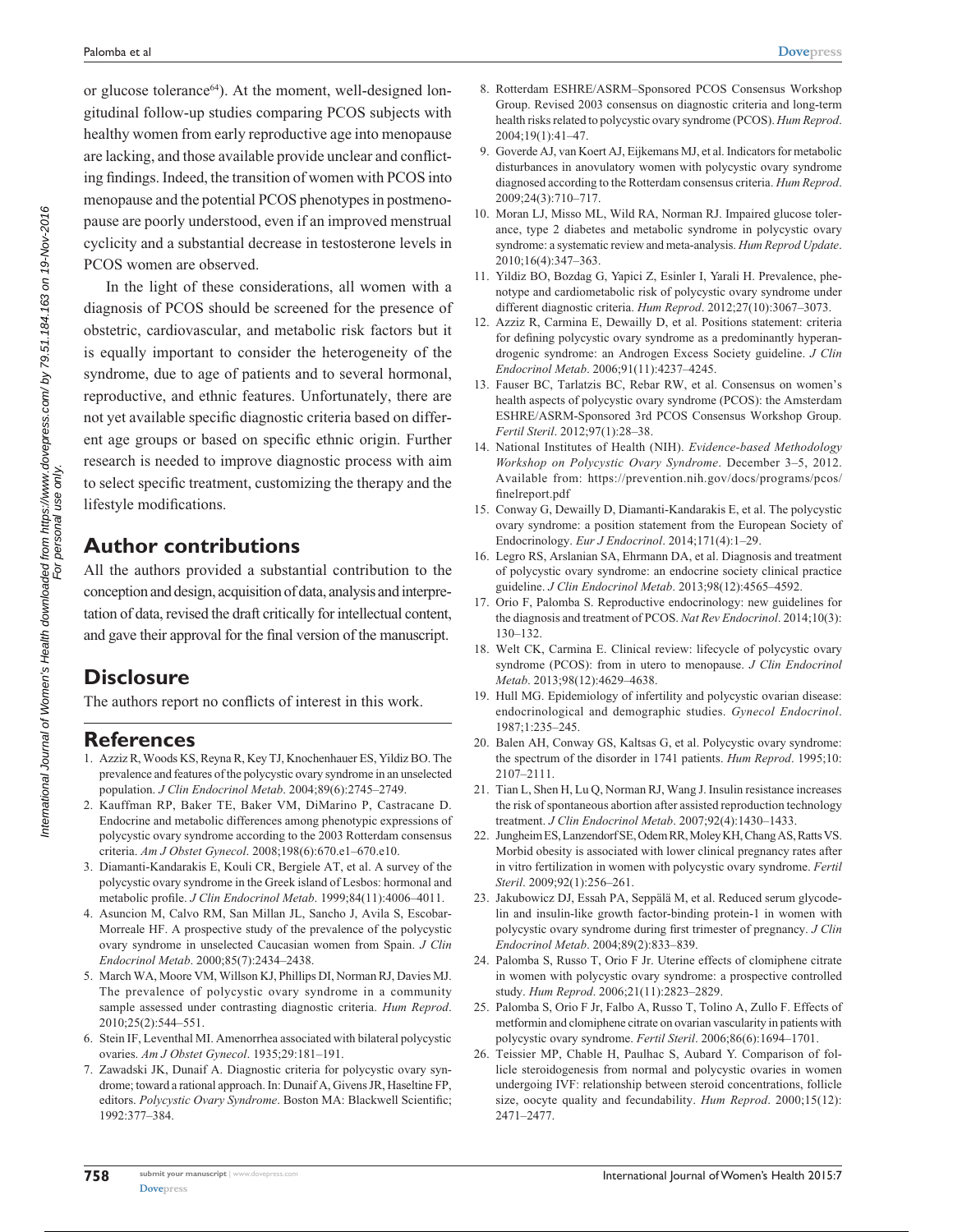- 27. Palomba S, Falbo A, Russo T, Orio F, Tolino A, Zullo F. Systemic and local effects of metformin administration in patients with polycystic ovary syndrome (PCOS): relationship to the ovulatory response. *Hum Reprod*. 2010;25(4):1005–1013.
- 28. Wood JR, Dumesic DA, Abbott DH, Strauss JF 3rd. Molecular abnormalities in oocytes from women with polycystic ovary syndrome revealed by microarray analysis. *J Clin Endocrinol Metab*. 2007;92(2): 705–713.
- 29. Dahlgren E, Johansson S, Lindstedt G, et al. Women with polycystic ovary syndrome wedge resected in 1956 to 1965: a long-term follow-up focusing on natural history and circulating hormones. *Fertil Steril*. 1992;57(3):505–513.
- 30. Cibula D, Cifkova R, Fanta M, Poledne R, Zivny J, Skibova J. Increased risk of non-insulin dependent diabetes mellitus, arterial hypertension and coronary artery disease in perimenopausal women with a history of the polycystic ovary syndrome. *Hum Reprod*. 2000;15:785–789.
- 31. Wild S, Pierpoint T, McKeigue P, Jacobs H. Cardiovascular disease in women with polycystic ovary syndrome at long-term follow-up: a retrospective cohort study. *Clin Endocrinol (Oxf)*. 2000;52:595–600.
- 32. Hudecova M, Holte J, Olovsson M, Sundström Poromaa I. Long-term follow-up of patients with polycystic ovary syndrome: reproductive outcome and ovarian reserve. *Hum Reprod*. 2009;24(5):1176–1183.
- 33. Korhonen S, Hippelainen M, Vanhala M, Heinonen S, Niskanen L. The androgenic sex hormone profile is an essential feature of metabolic syndrome in premenopausal women: a controlled community-based study. *Fertil Steril*. 2003;79:1327–1334.
- 34. Elting MW, Korsen TJ, Rekers-Mombarg LT, Schoemaker J. Women with polycystic ovary syndrome gain regular menstrual cycles when ageing. *Hum Reprod*. 2000;15:24–28.
- 35. Kalra SK, Ratcliffeb SJ, Dokrasn A. Is the fertile windows extended in women with polycystic ovary syndrome? Utilizing the Society for Assisted Reproductive Technology registry to assess the impact of reproductive aging on live-birth rate. *Fertil Steril*. 2013;100(1):208–213.
- 36. Heijnen EM, Eijkemans MJ, Hughes EG, Laven JS, Macklon NS, Fauser BC. A meta-analysis of outcomes of conventional IVF in women with polycystic ovary syndrome. *Hum Reprod Update*. 2006;12(1):13–21.
- 37. Rotterdam ESHRE/ASRM-Sponsored PCOS Consensus Workshop Group. Revised 2003 consensus on diagnostic criteria and longterm health risks related to polycystic ovary syndrome. *Fertil Steril*. 2004;81(1):19–25.
- 38. Palomba S, de Wilde MA, Falbo A, Koster MPH, La Sala GB, Fauser CJM. Pregnancy complications in women with polycystic ovary syndrome: new clinical and pathophysiological insights. *Hum Reprod Update*. 2015 Jun 27. pii: dmv029.
- 39. Boomsma CM, Eijkemans MJ, Hughes EG, Visser GH, Fauser BC, Macklon NS. A meta-analysis of pregnancy outcomes in women with polycystic ovary syndrome. *Hum Reprod Update*. 2006;12(6): 673–683.
- 40. Kjerulff LE, Sanchez-Ramos L, Duffy D. Pregnancy outcomes in women with polycystic ovary syndrome: a metaanalysis. *Am J Obstet Gynecol*. 2011;204(6):558.e1–558.e6.
- 41. Qin JZ, Pang LH, Li MJ, Fan XJ, Huang RD, Chen HY. Obstetric complications in women with polycystic ovary syndrome: a systematic review and meta-analysis. *Reprod Biol Endocrinol*. 2013;26:11–56.
- 42. Liu L, Tong X, Jiang L, Li TC, Zhou F, Zhang S. A comparison of the miscarriage rate between women with and without polycystic ovarian syndrome undergoing IVF treatment. *Eur J Obstet Gynecol Reprod Biol*. 2014;176(4):178–182.
- 43. Palomba S, Chiossi G, Falbo A, et al. Low-grade chronic inflammation in pregnant women with polycystic ovary syndrome. *J Clin Endocrinol Metab*. 2014;99(8):2942–2951.
- 44. Palomba S, Falbo A, Chiossi G, et al. Lipid profile in pregnant women with polycystic ovary syndrome. *Steroids*. 2014;88:36–43.
- 45. de Wilde MA, Veltman-Verhulst SM, Goverde AJ, et al. Preconception predictors of gestational diabetes: a multicentre prospective cohort study on the predominant complication of pregnancy in polycystic ovary syndrome. *Hum Reprod*. 2014;29(6):1327–1236.
- 46. Naver KV, Grinsted J, Larsen SO, et al. Increased risk of preterm delivery and pre-eclampsia in women with polycystic ovary syndrome and hyperandrogenaemia. *BJOG*. 2014;121(5):575–581.
- 47. Han AR, Kim HO, Cha SW, et al. Adverse pregnancy outcomes with assisted reproductive technology in non-obese women with polycystic ovary syndrome: a case-control study. *Clin Exp Reprod Med*. 2011;38(2): 103–108.
- 48. Roos N, Kieler H, Sahlin L, Ekman-Ordeberg G, Falconer H, Stephansson O. Risk of adverse pregnancy outcomes in women with polycystic ovary syndrome: population based cohort study. *BMJ*. 2011;343: d6309.
- 49. Wild RA, Carmina E, Diamanti-Kandarakis E, et al. Assessment of cardiovascular risk and prevention of cardiovascular disease in women with the Polycystic Ovary Syndrome: a consensus statement by the Androgen Wxcess and Polycystic Ovary Syndrome (AE-PCOS) Society. *J Clin Endocrinol Metab*. 2010;95(2):2038–2049.
- 50. Toulis KA, Goulis DG, Mintziori G, et al. Meta-analysis of cardiovascular disease risk markers in women with polycystic ovary syndrome. *Hum Reprod Update*. 2011;17(6):741–760.
- 51. Yusuf S, Hawken S, Ounpuu S, et al. Effect of potentially modifiable risk factors associated with myocardial infarction in 52 countries (the INTERHEART study): case-control study. *Lancet*. 2004;364(9438): 937–952.
- 52. Martins Wde P, Soares GM, Vieira CS, dos Reis RM, de Sá MF, Ferriani RA. Cardiovascular risk markers in polycystic ovary syndrome in women with and without insulin resistance. *Rev Bras Ginecol Obstet*.  $2009.31(3)$ :111–116
- 53. Scicchitano P, Dentamaro I, Carbonara R, et al. Cardiovascular risk in women with PCOS. *Int J Endocrinol Metab*. 2012;10(4):611–618.
- 54. Chen MJ, Yang WS, Yang JH, Chen CL, Ho HN, Yang YS. Relationship between androgen levels and blood pressure in young women with polycystic ovary syndrome. *Hypertension*. 2007;49(6):1442–1447.
- 55. Holte J, Gennarelli G, Berne C, Bergh T, Lithell H. Elevated ambulatory day-time blood pressure in women with polycystic ovary syndrome: a sign of a pre-hypertensive state? *Hum Reprod*. 1996;11(1):23–28.
- 56. Legro RS, Kunselman AR, Dunaif A. Prevalence and predictors of dyslipidemia in women with polycystic ovary syndrome. *Am J Med*. 2001;111(8):607–613.
- 57. Essah PA, Nestler JE, Carmina E. Differences in dyslipidemia between American and Italian women with polycystic ovary syndrome. *J Endocrinol Invest*. 2008;31(1):35–41.
- 58. Austin MA, King MC, Vranizan KM, Krauss RM. Atherogenic lipoprotein phenotype. A proposed genetic marker for coronary heart disease risk. *Circulation*. 1990;82(2):495–506.
- 59. Rizzo M, Berneis K. Lipid triad or atherogenic lipoprotein phenotype: a role in cardiovascular prevention? *J Atheroscler Thromb*. 2005;12(5): 237–239.
- 60. Brunzell JD, Ayyobi AF. Dyslipidemia in the metabolic syndrome and type 2 diabetes mellitus. *Am J Med*. 2003;115:24S–28S.
- 61. Valkenburg O, Steegers-Theunissen RP, Smedts HP, et al. A more atherogenic serum lipoprotein profile is present in women with polycystic ovary syndrome: a case-control study. *J Clin Endocrinol Metab*. 2008;93(2):470–476.
- 62. Zhang J, Fan P, Liu H, Bai H, Wang Y, Zhang F. Apolipoprotein A-I and B levels, dyslipidemia and metabolic syndrome in south-west Chinese women with PCOS. *Hum Reprod*. 2012;27(8):2484–2493.
- 63. Joharatnam J, Barber TM, Webber L, Conway GS, McCarthy MI, Franks S. Determinants of dyslipidaemia in probands with polycystic ovary syndrome and their sisters. *Clin Endocrinol (Oxford)*. 2011;74(6): 714–719.
- 64. Legro RS, Gnatuk CL, Kunselman AR, Dunaif A. Changes in glucose tolerance over time in women with polycystic ovary syndrome: a controlled study. *J Clin Endocrinol Metab*. 2005;90(6):3236–3242.
- 65. Norman RJ, Masters L, Milner CR, Wang JX, Davies MJ. Relative risk of conversion from normoglycaemia to impaired glucose tolerance or non-insulin dependent diabetes mellitus in polycystic ovarian syndrome. *Hum Reprod*. 2001;16(9):1995–1998.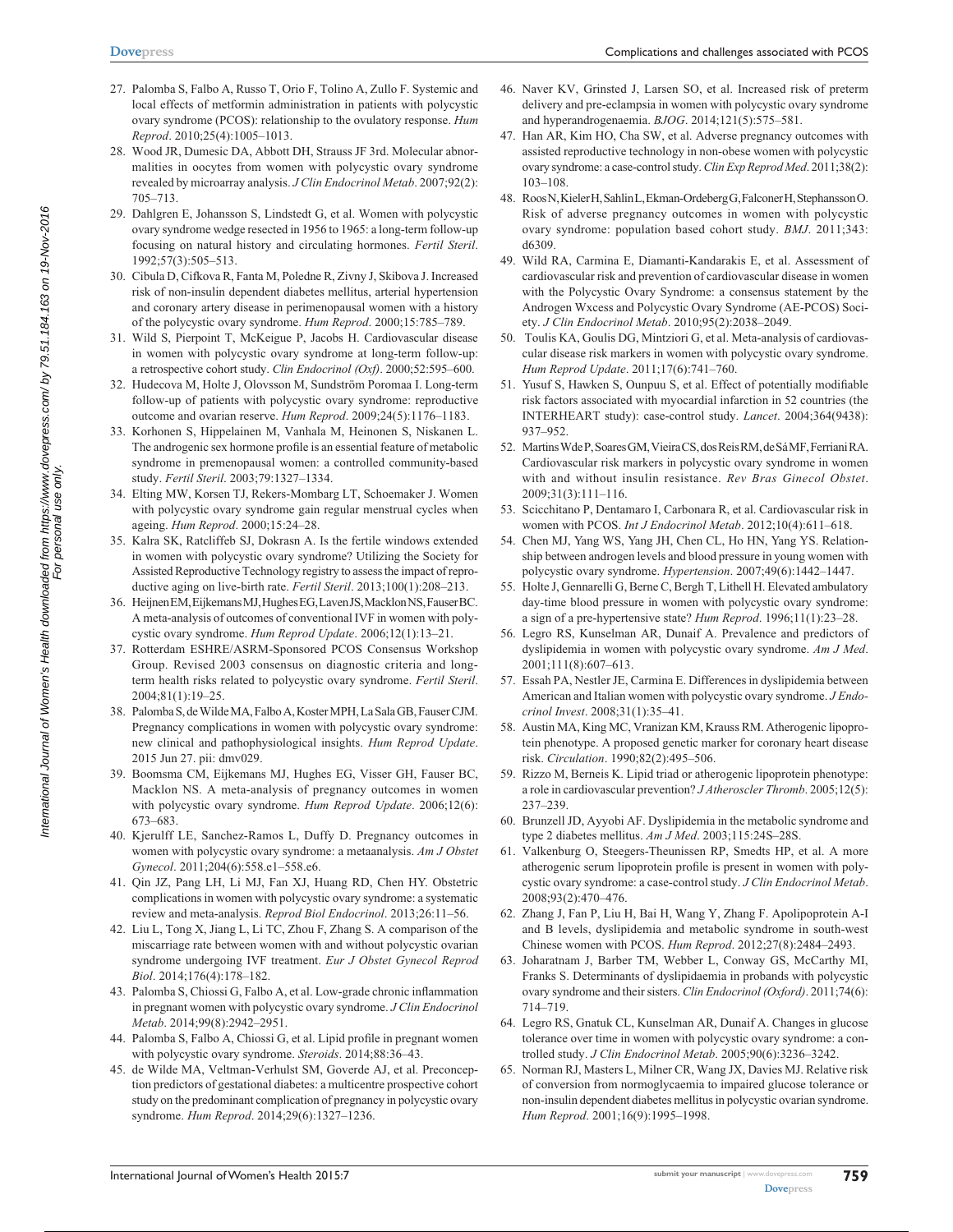- 66. Wang ET, Calderon-Margalit R, Cedars MI, et al. Polycystic ovary syndrome and risk for long-term diabetes and dyslipidemia. *Obstet Gynecol*. 2011;117(1):6–13.
- 67. Pugliese D, Nicoletti G, Andreula C, Ciccone M, Triggiani G. Combined protein C deficiency and protein C activated resistance as a cause of caval, peripheral, and cerebral venous thrombosis – a case report. *Angiology*. 1998;49(5):399–401.
- 68. Ridker PM. Clinical application of C-reactive protein for cardiovascular disease detection and prevention. *Circulation*. 2003;107(3):363–369.
- 69. Oh JY, Lee JA, Lee H, Oh JY, Sung YA, Chung H. Serum C-reactive protein levels in normal-weight polycystic ovary syndrome. *Korean J Intern Med*. 2009;24(4):350–355.
- 70. Möhlig M, Spranger J, Osterhoff M, et al. The polycystic ovary syndrome per se is not associated with increased chronic inflammation. *Eur J Endocrinol*. 2004;150(4):525–532.
- 71. Yarali H, Yildirir A, Aybar F, et al. Diastolic dysfunction and increased serum homocysteine concentrations may contribute to increased cardiovascular risk in patients with polycystic ovary syndrome. *Fertil Steril*. 2001;76(3):511–516.
- 72. Schachter M, Raziel A, Friedler S, Strassburger D, Bern O, Ron-El R. Insulin resistance in patients with polycystic ovary syndrome is associated with elevated plasma homocysteine. *Hum Reprod*. 2003; 18(4):721–727.
- 73. Loverro G, Lorusso F, Mei L, Depalo R, Cormio G, Selvaggi L. The plasma homocysteine levels are increased in polycystic ovary syndrome. *Gynecol Obstet Invest*. 2002;53(3):157–162.
- 74. Wiltgen D, Spritzer PM. Variation in metabolic and cardiovascular risk in women with different polycystic ovary syndrome phenotypes. *Fertil Steril*. 2010;94(6):2493–2496.
- 75. Samy N, Hashim M, Sayed M, Said M. Clinical significance of inflammatory markers in polycystic ovary syndrome: their relationship to insulin resistance and body mass index. *Dis Markers*. 2009;26(4):163–170.
- 76. Elting MW, Korsen TJ, Schoemaker J. Obesity, rather than menstrual cycle pattern or follicle cohort size, determines hyperinsulinaemia, dyslipidaemia and hypertension in ageing women with polycystic ovary syndrome. *Clin Endocrinol (Oxf)*. 2001;55(6):767–776.
- 77. Wild S, Pierpoint T, Jacobs H, McKeigue P. Long-term consequences of polycystic ovary syndrome: results of a 31 year follow-up study. *Hum Fertil (Camb)*. 2000;3(2):101–105.
- 78. Wild RA, Grubb B, Hartz A, Van Nort JJ, Bachman W, Bartholomew M. Clinical signs of androgen excess as risk factors for coronary artery disease. *Fertil Steril*. 1990;54(2):255–259.
- 79. Birdsall MA, Farquhar CM, White HD. Association between polycystic ovaries and extent of coronary artery disease in women having cardiac catheterization. *Ann Intern Med*. 1997;126(1):32–35.
- 80. Dokras A. Cardiovascular disease risk in women with PCOS. *Steroids*. 2013;78(8):773–776.
- 81. Sprung VS, Atkinson G, Cuthbertson DJ, et al. Endothelial function measured using flow-mediated dilation in polycystic ovary syndrome: a meta-analysis of the observational studies. *Clin Endocrinol (Oxf)*. 2013;78(3):438–446.
- 82. Paradisi G, Steinberg HO, Hempfling A, et al. Polycystic ovary syndrome is associated with endothelial dysfunction. *Circulation*. 2001;103(10):1410–1415.
- 83. Kravariti M, Naka KK, Kalantaridou SN, et al. Predictors of endothelial dysfunction in young women with polycystic ovary syndrome. *J Clin Endocrinol Metab*. 2005;90(9):5088–5095.
- 84. Meyer ML, Malek AM, Wild RA, Korytkowski MT, Talbott EO. Carotid artery intima-media thickness in polycystic ovary syndrome: a systematic review and meta-analysis. *Hum Reprod Update*. 2012;18(2):112–126.
- 85. Arad Y, Spadaro LA, Goodman K, Newstein D, Guerci AD. Prediction of coronary events with electron beam computed tomography. *J Am Coll Cardiol*. 2000;36(4):1253–1260.
- 86. Christian RC, Dumesic DA, Behrenbeck T, Oberg AL, Sheedy PF, Fitzpatrick LA. Prevalence and predictors of coronary artery calcification in women with polycystic ovary syndrome. *J Clin Endocrinol Metab*. 2003;88(6):2562–2568.
- 87. Talbott EO, Guzick DS, Sutton-Tyrrell K, Hugh-Pemu KP, Zborowski JV, Remsberg KE, et al. Evidence for association between polycystic ovary syndrome and premature carotid atherosclerosis in middle-aged women. *Arterioscler Thromb Vasc Biol*. 2000;20(11):2414–2421.
- 88. Luque-Ramirez M, Mendieta-Azcona C, Alvarez-Blasco F, Escobar-Morreale HF. Androgen excess is associated with the increased carotid intima-media thickness observed in young women with polycystic ovary syndrome. *Hum Reprod*. 2007;22(12):3197–3203.
- 89. Talbott EO, Zborowski J, Rager J, Stragand JR. Is there an independent effect of polycystic ovary syndrome (PCOS) and menopause on the prevalence of subclinical atherosclerosis in middle aged women? *Vasc Health Risk Manag*. 2008;4(2):453–462.
- 90. Schmidt J, Landin-Wilhelmsen K, Brännström M, Dahlgren E. Cardiovascular disease and risk factors in PCOS women of postmenopausal age: a 21-year controlled follow-up study. *J Clin Endocrinol Metab*. 2011;96(12):3794–3803.
- 91. De Groot PC, Dekkers OM, Romijn JA, Dieben SW, Helmerhorst FM. PCOS, coronary heart disease, stroke and the influence of obesity: a systematic review and meta-analysis. *Hum Reprod Update*. 2011;17(4):495–500.
- 92. Anderson SA, Barry JA, Hardiman PJ. Risk of coronary heart disease and risk of stroke in women with polycystic ovary syndrome: a systematic review and meta-analysis. *Int J Cardiol*. 2014;176(2):486–487.
- 93. Lim SS, Davies MJ, Norman RJ, Moran LJ. Overweight, obesity and central obesity in women with polycystic ovary syndrome: a systematic review and meta-analysis. *Hum Reprod Update*. 2012;18(6): 618–637.
- 94. Ching HL, Burke V, Stuckey BG. Quality of life and psychological morbidity in women with polycystic ovary syndrome: body mass index, age and the provision of patient information are significant modifiers. *Clin Endocrinol (Oxf)*. 2007;66(3):373–379.
- 95. Glueck CJ, Dharashivkar S, Wang P, et al. Obesity and extreme obesity, manifest by ages 20–24 years, continuing through 32–41 years in women, should alert physicians to the diagnostic likelihood of polycystic ovary syndrome as a reversible underlying endocrinopathy. *Eur J Obstet Gynecol Reprod Biol*. 2005;122(2):206–212.
- 96. Chen X, Ni R, Mo Y, Li L, Yang D. Appropriate BMI levels for PCOS patients in Southern China. *Hum Reprod*. 2010;25(5):1295–1302.
- 97. Stepto NK, Cassar S, Joham AE, et al. Women with polycystic ovary syndrome have intrinsic insulin resistance on euglycaemichyperinsulaemic clamp. *Hum Reprod*. 2013;28(3):777–784.
- 98. Teede HJ, Joham AE, Paul E, et al. Longitudinal weight gain in women identified with polycystic ovary syndrome: results of an observational study in young women. *Obesity*. 2013;21(8):1526–1532.
- 99. Bates GW, Legro RS. Long-term management of Polycystic Ovarian Syndrome (PCOS). *Mol Cel Endocrinol*. 2013;373(1–2):91–97.
- 100. Carmina E, Bucchieri S, Esposito A, et al. Abdominal fat quantity and distribution in women with polycystic ovary syndrome and extent of its relation to insulin resistance. *J Clin Endocrinol Metab*. 2007;92(7):2500–2505.
- 101. Cascella T, Palomba S, De Sio I, et al. Visceral fat is associated with cardiovascular risk in women with polycystic ovary syndrome. *Hum Reprod*. 2008;23(1):153–159.
- 102. Lord J, Thomas R, Fox B, Acharya U, Wilkin T. The central issue? Visceral fat mass is a good marker of insulin resistance and metabolic disturbance in women with polycystic ovary syndrome. *BJOG*. 2006;113(10):1203–1209.
- 103. Pasquali R, Casimirri F, Venturoli S, et al. Body fat distribution has weight-independent effects on clinical, hormonal, and metabolic features of women with polycystic ovary syndrome. *Metabolism*. 1994;43(6):706–713.
- 104. Vrbikova J, Hainer V. Obesity and polycystic ovary syndrome. *Obes Facts*. 2009;2(1):26–35.
- 105. Sam S, Dunaif A. Polycystic ovary syndrome: syndrome XX? Trends *Endocrinol Metab*. 2003;14(8):365–370.
- 106. Diamanti-Kandarakis E, Dunaif A. Insulin resistance and the polycystic ovary syndrome revisited: an update on mechanisms and implications. *Endocr Rev*. 2012;33(6):981–1030.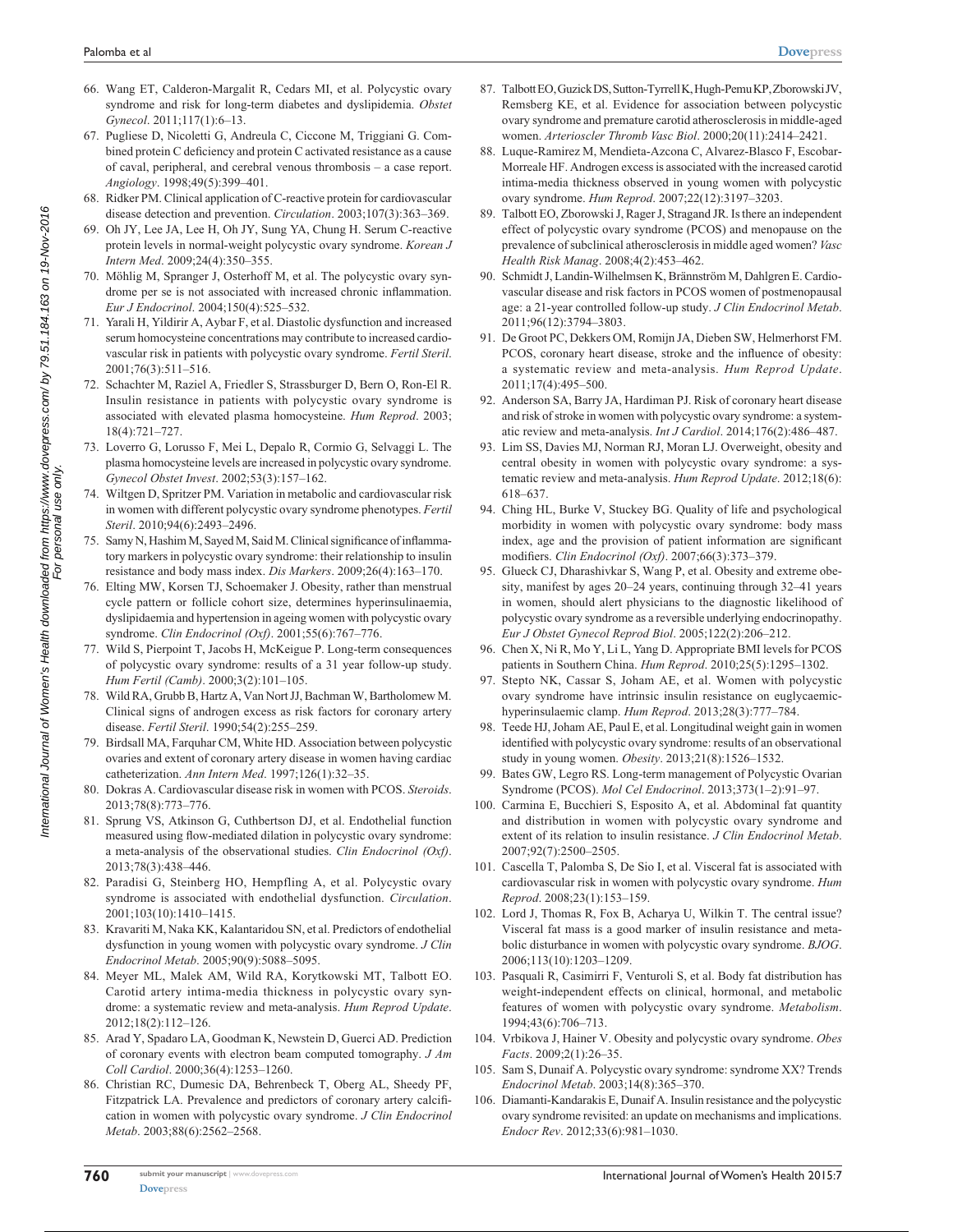- 107. Tosi F, Di Sarra D, Kaufman JM, et al. Total body fat and central fat mass independently predict insulin resistance but not hyperandrogenemia in women with polycystic ovary syndrome. *J Clin Endocrinol Metab*. 2015;100(2):661–669.
- 108. Alberti KG, Zimmet P, Shaw J. International Diabetes Federation: a consensus on type 2 diabetes prevention. *Diabet Med*. 2007; 24(5):451–463.
- 109. Gambineri A, Patton L, Altieri P, et al. Polycystic ovary syndrome is a risk factor for type 2 diabetes: results from a long-term prospective study. *Diabetes*. 2012;61(9):2369–2374.
- 110. Daan NM, Louwers YV, Koster MP, et al. Cardiovascular and metabolic profiles amongst different polycystic ovary syndrome phenotypes: who is really at risk? *Fertil Steril*. 2014;102(5):1444–1451.
- 111. Apridonidze T, Essah PA, Iuorno MJ, Nestler JE. Prevalence and characteristics of the metabolic syndrome in women with polycystic ovary syndrome. *J Clin Endocrinol Metab*. 2005;90(4): 1929–1935.
- 112. Jovanovic VP, Carmina E, Lobo RA. Not all women diagnosed with PCOS share the same cardiovascular risk profiles. *Fertil Steril*. 2010;94(3):826–832.
- 113. Moran L, Teede H. Metabolic features of the reproductive phenotypes of polycystic ovary syndrome. *Hum Reprod Update*. 2009; 15(4):477–488.
- 114. Moran LJ, Norman RJ, Teede HJ. Metabolic risk in PCOS: phenotype and adiposity impact. *Trends Endocrinol Metab*. 2015; 26(3):136–143.
- 115. Moran LJ, Strauss BJ, Teede HJ. Diabetes risk score in the diagnostic categories of polycystic ovary syndrome. *Fertil Steril*. 2011;95(5):1742–1748.
- 116. Hardiman P, Pillay OC, Atiomo W. Polycystic ovary syndrome and endometrial carcinoma. *Lancet*. 2003;361(9371):1810–1812.
- 117. Genazzani AR, Gadducci A, Gambacciani M. Controversial issues in climacteric medicine II. Hormone replacement therapy and cancer. International Menopause Society Expert Workshop. *Climacteric*. 2001;4(3):181–193.
- 118. Barry JA, Azizia MM, Hardiman PJ. Risk of endometrial, ovarian and breast cancer in women with polycystic ovary syndrome: a systematic review and meta-analysis. *Hum Reprod Update*. 2014; 20(5):748–758.
- 119. Broekmans FJ, Knauff EAH, Valkenburg O, Laven JS, Eijkemans MJ, Fauser BCJM. PCOS according to the Rotterdam consensus criteria: change in prevalence among WHO-II anovulation and association with metabolic factors. *BJOG*. 2006;113(10):1210–1217.
- 120. Haoula Z, Salman M, Atiomo W. Evaluating the association between endometrial cancer and polycystic ovary syndrome. *Hum Reprod*. 2012;27(5):1327–1331.
- 121. Chittenden BG, Fullerton G, Maheshwari A, Bhattacharya S. Polycystic ovary syndrome and the risk of gynaecological cancer: a systematic review. *Reprod Biomed Online*. 2009;19(3):398–405.
- 122. Giovannucci E. Metabolic syndrome, hyperinsulinemia, and colon cancer: a review. *Am J Clin Nutr*. 2007;86(3):s836–s842.
- 123. Iatrakis G, Zervoudis S, Saviolakis A, et al. Women younger than 50 years with endometrial cancer. *Eur J Gynaecol Oncol*. 2006;27(4): 399–400.
- 124. Zucchetto A, Serraino D, Polesel J, et al. Hormone-related factors and gynecological conditions in relation to endometrial cancer risk. *Eur J Cancer Prev*. 2009;18(4):316–321.
- 125. Niwa K, Imai A, Hashimoto M, et al. A case-control study of uterine endometrial cancer of pre- and post-menopausal women. *Oncol Rep*. 2000;7(1):89–93.
- 126. Dowling RJ, Goodwin PJ, Stambolic V. Understanding the benefit of metformin use in cancer treatment. *MBC Med*. 2011;9:33.
- 127. Engelman JA, Cantley LC. Chemoprevention meets glucose control. *Cancer Prev Res*. 2010;9(9):1049–1052.
- 128. Wang YL, Xie Y, Yu L, et al. Metformin promotes progesterone receptor expression via inhibition of mammalian target of rapamycin (mTOR) in endometrial cancer cells. *J Steroid Biochem Mol Biol*. 2011;126(3–5):113–120.
- 129. Legro RS, Zaino RJ, Demers LM, et al. The effects of metformin and rosiglitazone, alone and in combination, on the ovary and endometrium in polycystic ovary syndrome. *Am J Obstet Gynecol*. 2007; 196(4):402.
- 130. Shafiee MN, Khan G, Ariffin R, et al. Preventing endometrial cancer risk in polycystic ovarian syndrome (PCOS) women: could metformin help? *Gynecol Oncol*. 2014;132(1):248–253.
- 131. Pierpoint T, McKeigue PM, Isaacs AJ, Wild SH, Jacobs HS. Mortality of women with polycystic ovary syndrome at long-term follow-up. *J Clin Epidemiol*. 1998;51(7):581–586.
- 132. Dokras A, Clifton S, Futterweit W, Wild R. Increased risk for abnormal depression scores in women with polycystic ovary syndrome: a systematic review and meta-analysis. *Obstet Gynecol*. 2011;117(1):145–152.
- 133. Coffey S, Bano G, Mason H. Health-related quality of life in women with PCOS: a comparison with the general population using the PCOS questionnaire and the SF-36. *Gynecol Endocrinol*. 2006;22(2):80–86.
- 134. Barnard L, Ferriday D, Guenther N , Strauss B, Balen AH, Dye L. Quality of life and psychological wellbeing in polycystic ovary syndrome. *Hum Reprod*. 2007;22(8):2279–2286.
- 135. Moran LJ, Deeks AA, Gibson-Helm ME, Teede HJ. Psychological parameters in the reproductive phenotypes of polycystic ovary syndrome. *Hum Reprod*. 2012;27(7):2082–2088.
- 136. Dokras A, Clifton S, Futterweit W, Wild R. Increased prevalence of anxiety symptoms in women with polycystic ovary syndrome: systematic review and meta-analysis. *Fertil Steril*. 2012;97(1):225–230.
- 137. Laggari V, Diareme S, Christogiorgos S, et al. Anxiety and depression in adolescents with polycystic ovary syndrome and Mayer-Rokitansky-Kuster-Hauser syndrome. *J Psychosom Obstet Gynaecol*. 2009;30(2):83–88.
- 138. Jones G, Benes K, Clark T, et al. The PCOS health-related quality of life questionnaire (PCSOQ): a validation. *Hum Reprod*. 2004;19(2):371–377.
- 139. Barry JA, Kuczmierczyk AR, Hardiman PJ. Anxiety and depression in polycystic ovary syndrome: a systematic review and meta-analysis. *Hum Reprod*. 2011;26(9):2442–2451.
- 140. Harris-Glocker M, Davidson K, Kochman L, Guzick D, Hoeger K. Improvement in quality-of-life questionnaire measures in obese adolescent females with polycystic ovary syndrome treated with lifestyle changes and oral contraceptives, with or without metformin. *Fertil Steril*. 2010;93(3):1016–1019.
- 141. Thomson RL, Buckley JD, Lim SS, et al. Lifestyle management improves quality of life and depression in overweight and obese women with polycystic ovary syndrome. *Fertil Steril*. 2010;94(5):1812–1816.
- 142. Jedel E, Gustafson D, Waern M, et al. Sex steroids, insulin sensitivity and sympathetic nerve activity in relation to affective symptoms in women with polycystic ovary syndrome. *Psychoneuroendocrinology*. 2011;36(10):1470–1479.
- 143. Weiner CL, Primeau M, Ehrmann DA. Androgens and mood dysfunction in women: comparison of women with PCOS to healthy controls. *Psychosom Med*. 2004;66(3):356–362.
- 144. Mansson M, Holte J, Landin-Wilhelmsen K, Dahlgren E, Johansson A, Landen M. Women with polycystic ovary syndrome are often depressed or anxious – a case control study. *Psychoneuroendocrinology*. 2008;33(8):1132–1138.
- 145. Orio F, Tafuri D, Ascione A, et al. Lifestyle changes in the management of adulthood and childhood obesity. *Minerva Endocrinol*. 2014.
- 146. Palomba S, Giallauria F, Falbo A, et al. Structured exercise training programme versus hypocaloric hyperproteic diet in obese polycystic ovary syndrome patients with anovulatory infertility: a 24-week pilot study. *Hum Reprod*. 2008;23(3):642–650.
- 147. Palomba S, Falbo A, Giallauria F, et al. Six weeks of structured exercise training and hypocaloric diet increases the probability of ovulation after clomiphene citrate in overweight and obese patients with polycystic ovary syndrome: a randomized controlled trial. *Hum Reprod*. 2010;25(11):2783–2791.

**761**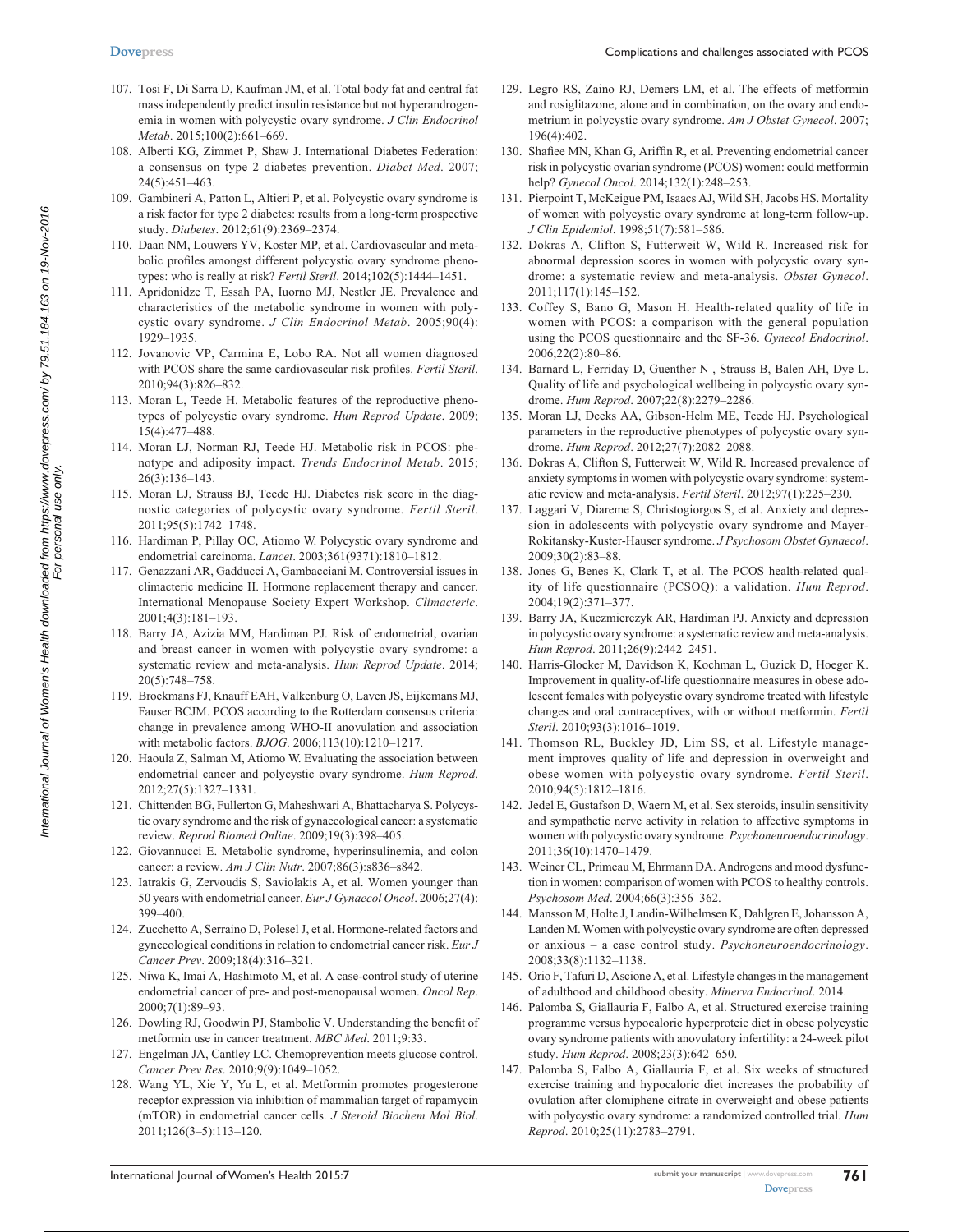- 148. Brown J, Farquhar C, Beck J, Boothroyd C, Hughes E. Clomiphene and anti-oestrogens for ovulation induction in PCOS [review]. *Cochrane Database Syst Rev*. 2009;7(4):CD002249.
- 149. Palomba S, Falbo A, Zullo F. Management strategies for ovulation induction in women with polycystic ovary syndrome and known clomifene citrate resistance. *Curr Opin Obstet Gynecol*. 2009;21(6): 465–473.
- 150. Palomba S. Aromatase inhibitors for ovulation induction. *J Clin Endocrinol Metab*. 2015;100(5):1742–1747.
- 151. Franik S, Kremer JA, Nelen WL, Farquhar C. Aromatase inhibitors for subfertile women with polycystic ovary syndrome. *Cochrane Database Syst Rev*. 2014;2(1):CD010287.
- 152. Legro RS, Zhang H; Eunice Kennedy Shriver NICHD Reproductive Medicine Network. Letrozole or clomiphene for infertility in the polycystic ovary syndrome. *N Engl J Med*. 2014;371(15):1463–1464.
- 153. Vitek W, Alur S, Hoeger KM. Off-label drug use in the treatment of polycystic ovary syndrome. *Fertil Steril*. 2015;103(3):605–611.
- 154. Palomba S, Falbo A, Zullo F, Orio F Jr. Evidence-based and potential benefits of metformin in the polycystic ovary syndrome: a comprehensive review. *Endocr Rev*. 2009;30(1):1–50.
- 155. Cassina M, Donà M, Di Gianantonio E, Litta P, Clementi M. First-trimester exposure to metformin and risk of birth defects: a systematic review and meta-analysis. *Hum Reprod Update*. 2014; 20(5):656–669.
- 156. Palomba S, Falbo A, La Sala GB. Effects of metformin in women with polycystic ovary syndrome treated with gonadotrophins for in vitro fertilisation and intracytoplasmic sperm injection cycles: a systematic review and meta-analysis of randomised controlled trials. *BJOG*. 2013;120(3):267–276.
- 157. Mitra S, Nayak PK, Agrawal S. Laparoscopic ovarian drilling: an alternative but not the ultimate in the management of polycystic ovary syndrome. *J Nat Sci Biol Med*. 2015;6(1):40–48.
- 158. Bayram N, van Wely M, van Der Veen F. Recombinant FSH versus urinary gonadotrophins or recombinant FSH for ovulation induction in subfertility associated with polycystic ovary syndrome. *Cochrane Database Syst Rev*. 2001;1(2):CD002121.
- 159. Thessaloniki ESHRE/ASRM-Sponsored PCOS Consensus Workshop Group. Consensus on infertility treatment related to polycystic ovary syndrome. *Hum Reprod*. 2008;23(3):462–477.
- 160. Belosi C, Selvaggi L, Apa R, et al. Is the PCOS diagnosis solved by ESHRE/ASRM 2003 consensus or could it include ultrasound examination of the ovarian stroma? *Hum Reprod*. 2006;21(12):3108–3115.
- 161. Abbott DH, Tarantal AF, Dumesic DA. Fetal, infant, adolescent and adult phenotypes of polycystic ovary syndrome in prenatally androgenized female rhesus monkeys. *Am J Perinatol*. 2009; 71(9):776–784.
- 162. Ehrmann DA. Polycystic ovary syndrome. *N Engl J Med*. 2005;352(12): 1223–1236.
- 163. Hurd WW, Abdel-Rahman MY, Ismail SA, Abdellah MA, Schmotzer CL, Sood A. Comparison of diabetes mellitus and insulin resistance screening methods for women with polycystic ovary syndrome. *Fertil Steril*. 2011;96(4):1043–1047.
- 164. Lerchbaum E, Schwetz V, Giuliani A, Obermayer-Pietsch B. Assessment of glucose metabolism in polycystic ovary syndrome: HbA1c or fasting glucose compared with the oral glucose tolerance test as a screening method. *Hum Reprod*. 2013;28(9):2537–2544.
- 165. Velling Magnussen L, Mumm H, Andersen M, Glintborg D. Hemoglobin A1c as a tool for the diagnosis of type 2 diabetes in 208 premenopausal women with polycystic ovary syndrome. *Fertil Steril*. 2011;96(5): 1275–1280.
- 166. Brohall G, Schmidt C, Behre CJ, Hulthe J, Wikstrand J, Fagerberg B. Association between impaired glucose tolerance and carotid atherosclerosis: a study in 64-year-old women and a meta-analysis. *Nutr Metab Cardiovasc Dis*. 2009;19(5):327–333.
- 167. Rosenzweig JL, Ferrannini E, Grundy SM, et al. Primary prevention of cardiovascular disease and type 2 diabetes in patients at metabolic risk: an endocrine society clinical practice guideline. *J Clin Endocrinol Metab*. 2008;93(10):3671–3689.
- 168. Mosca L. Guidelines for prevention of cardiovascular disease in women: a summary of recommendations. *Prev Cardiol*. 2007;10 Suppl 4: 19–25.
- 169. Timmermans A, Opmeer BC, Khan KS, et al. Endometrial thickness measurement for detecting endometrial cancer in women with postmenopausal bleeding: a systematic review and meta-analysis. *Obstet Gynecol*. 2010;116(1):160–167.
- 170. Koss LG, Schreiber K, Oberlander SG, Moussouris HF, Lesser M. Detection of endometrial carcinoma and hyperplasia in asymptomatic women. *Obstet Gynecol*. 1984;64(1):1–11.
- 171. Smith RA, von Eschenbach AC, Wender R, et al; ACS Prostate Cancer Advisory Committee, ACS Colorectal Cancer Advisory Committee, ACS Endometrial Cancer Advisory Committee. American Cancer Society guidelines for the early detection of cancer: update of early detection guidelines for prostate, colorectal, and endometrial cancers. Also: update 2001–testing for early lung cancer detection. *CA Cancer J Clin*. 2001;51(1):38–75.
- 172. Moran LJ, Hutchison SK, Norman RJ, Teede HJ. Lifestyle changes in women with polycystic ovary syndrome. *Cochrane Database Syst Rev*. 2011;2:CD007506.
- 173. Moran LJ, Pasquali R, Teede HJ, Hoeger KM, Norman RJ. Treatment of obesity in polycystic ovary syndrome: a position statement of the Androgen Excess and Polycystic Ovary Syndrome Society. *Fertil Steril*. 2009;92(6):1966–1982.
- 174. Knowler WC, Barrett-Connor E, Fowler SE, et al; Diabetes Prevention Program Research Group. Reduction in the incidence of type 2 diabetes with lifestyle intervention or metformin. *N Engl J Med*. 2002;346(6): 393–403.
- 175. Orio F, Muscogiuri G, Palomba S. Could the Mediterranean diet be effective in women with polycystic ovary syndrome? A proof of concept. *Eur J Clin Nutr*. Epub 2015 Apr 1.
- 176. Domecq JP, Prutsky G, Mullan RJ, et al. Lifestyle modification programs in polycystic ovary syndrome: Systematic review and metaanalysis. *J Clin Endocrinol Metab*. 2013;98(12):4655–4663.
- 177. Harrison CL, Lombard CB, Moran LJ, Teede HJ. Exercise therapy in polycystic ovary syndrome: a systematic review. *Hum Reprod Update*. 2011;17(2):171–183.
- 178. Escobar-Morreale HF, Botella-Carretero JI, Alvarez-Blasco F, Sancho J, San Millán JL. The polycystic ovary syndrome associated with morbid obesity may resolve after weight loss induced by bariatric surgery. *J Clin Endocrinol Metabol*. 2005;90(12): 6364–6369.
- 179. Teede HJ, Misso ML, Deeks AA, et al. Assessment and management of polycystic ovary syndrome: summary of an evidence-based guideline. *Med J Aust*. 2011;195(6):S65–S112.
- 180. Velazquez EM, Mendoza S, Hamer T, Sosa F, Glueck CJ. Metformin therapy in polycystic ovary syndrome reduces hyperinsulinemia, insulin resistance, hyperandrogenemia, and systolic blood pressure, while facilitating normal menses and pregnancy. *Metabolism*. 1994;43(5):647–654.
- 181. Tsilchorozidou T, Overton C, Conway GS. The pathophysiology of polycystic ovary syndrome. *Clin Endocrinol (Oxf)*. 2004;60(1):  $1 - 17$ .
- 182. Nieuwenhuis-Ruifrok AE, Kuchenbecker WK, Hoek A, Middleton P, Norman RJ. Insulin sensitizing drugs for weight loss in women of reproductive age who are overweight or obese: systematic review and meta-analysis. *Hum Reprod Update*. 2009;15(1): 57–68.
- 183. Tang T, Lord JM, Norman RJ, Yasmin E, Balen AH. Insulinsensitising drugs (metformin, rosiglitazone, pioglitazone, D-chiroinositol) for women with polycystic ovary syndrome, oligo amenorrhoea and subfertility. *Cochrane Database Syst Rev*. 2012;5: CD003053.
- 184. Costello M, Shrestha B, Eden J, Sjoblom P, Johnson N. Insulinsensitising drugs versus the combined oral contraceptive pill for hirsutism, acne and risk of diabetes, cardiovascular disease, and endometrial cancer in polycystic ovary syndrome. *Cochrane Database Syst Rev*. 2007;(1):CD005552.